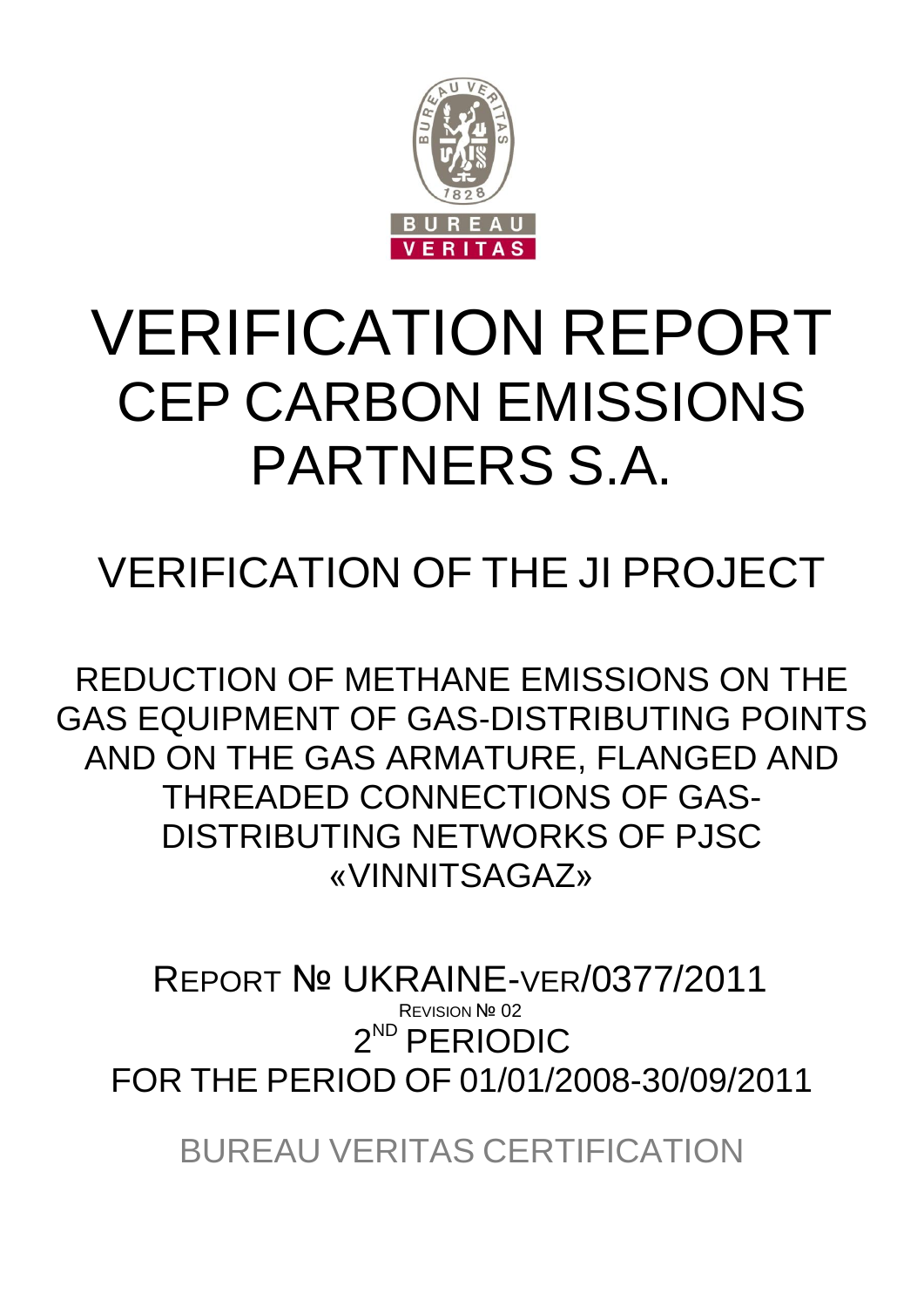

2

|                                                                                                                                                                                                                                                                                                                                                                    | Report No: UKRAINE-ver/0377/2011                                                                                                                                                                                                                                                                                                                                                                                                                                                                                                                                                                                                                                                                                                                                                                                                                                                                                                                                                                                                                                                                                                                                                                                                                                                                                  |                |
|--------------------------------------------------------------------------------------------------------------------------------------------------------------------------------------------------------------------------------------------------------------------------------------------------------------------------------------------------------------------|-------------------------------------------------------------------------------------------------------------------------------------------------------------------------------------------------------------------------------------------------------------------------------------------------------------------------------------------------------------------------------------------------------------------------------------------------------------------------------------------------------------------------------------------------------------------------------------------------------------------------------------------------------------------------------------------------------------------------------------------------------------------------------------------------------------------------------------------------------------------------------------------------------------------------------------------------------------------------------------------------------------------------------------------------------------------------------------------------------------------------------------------------------------------------------------------------------------------------------------------------------------------------------------------------------------------|----------------|
| <b>WEIRIFICATION REPORT</b>                                                                                                                                                                                                                                                                                                                                        |                                                                                                                                                                                                                                                                                                                                                                                                                                                                                                                                                                                                                                                                                                                                                                                                                                                                                                                                                                                                                                                                                                                                                                                                                                                                                                                   | <b>VERITAS</b> |
|                                                                                                                                                                                                                                                                                                                                                                    |                                                                                                                                                                                                                                                                                                                                                                                                                                                                                                                                                                                                                                                                                                                                                                                                                                                                                                                                                                                                                                                                                                                                                                                                                                                                                                                   |                |
|                                                                                                                                                                                                                                                                                                                                                                    | Organizational unit:                                                                                                                                                                                                                                                                                                                                                                                                                                                                                                                                                                                                                                                                                                                                                                                                                                                                                                                                                                                                                                                                                                                                                                                                                                                                                              |                |
| <b>WINDS SOLE</b><br>2503909011                                                                                                                                                                                                                                                                                                                                    | <b>Bureau Veritas Certification</b><br><b>Holding SAS</b>                                                                                                                                                                                                                                                                                                                                                                                                                                                                                                                                                                                                                                                                                                                                                                                                                                                                                                                                                                                                                                                                                                                                                                                                                                                         |                |
| <b>Carbon Emissions Partners</b><br>54                                                                                                                                                                                                                                                                                                                             | Client ref.:<br>Fabian Knodel                                                                                                                                                                                                                                                                                                                                                                                                                                                                                                                                                                                                                                                                                                                                                                                                                                                                                                                                                                                                                                                                                                                                                                                                                                                                                     |                |
| Surfacturer's                                                                                                                                                                                                                                                                                                                                                      |                                                                                                                                                                                                                                                                                                                                                                                                                                                                                                                                                                                                                                                                                                                                                                                                                                                                                                                                                                                                                                                                                                                                                                                                                                                                                                                   |                |
| <b>STARTS IN CITERATES</b>                                                                                                                                                                                                                                                                                                                                         | <b>Communism flamged and threaded connections of gas-distributing networks of PJSC "Vinnitsagaz", which is</b><br>includion winnytsya city, towns and villages of Vinnytsya region, Ukraine, and uses a specific approach<br>and are easts, on the basis of UNFCCC criteria for the JI, as well as criteria given to provide for consistent<br>proved aperations, monitoring and reporting. UNFCCC criteria refer to Article 6 of the Kyoto Protocol, the JI<br>was and modalities and the subsequent decisions by the JI Supervisory Committee, as well as the host<br>The serification scope is defined as a periodic independent review and ex post determination by the Accredited                                                                                                                                                                                                                                                                                                                                                                                                                                                                                                                                                                                                                            |                |
| <b>Elizabeth Australian Sertification internal procedures.</b><br><b>Actions Fequests (CL, CAR and FAR), presented in Appendix A.</b><br><b>Example 19 Interest of CO<sub>200</sub></b> for 9 months of 2011).                                                                                                                                                     | <b>CONSECTED ENDY of the monitored reductions in GHG emissions during defined verification period, and</b><br>consisted of the following three phases: i) desk review of the monitoring plan; ii) follow-up interviews with<br>proceed statistications in) resolution of outstanding issues and the issuance of the final verification report and<br>The overall verification, from Contract Review to Verification Report & Opinion, was conducted using<br>The first pultruit of the verification process is a list of Clarification, Corrective Actions Requests, Forward<br><b>The Contract Contract Veritas Certification confirms that the project is implemented according to the plan and</b><br>stated in the project design document. Installed equipment that is essential for generating emission<br>starts reliably and is calibrated appropriately. The monitoring system is in place and the project is<br>erailing GHG emission reductions. The GHG emission reduction is calculated without material errors, and<br><b>The entire conductions</b> issued totalize 2 422 190 tons of $CO_{2eq}$ for the monitoring period of 01/01/2008 -<br><b>Example 15 and 159 tons of CO<sub>2eq</sub></b> in 2008, 685 898 tons of CO <sub>2eq</sub> in 2009, 696 894 tons of CO <sub>2eq</sub> in 2010 and |                |
|                                                                                                                                                                                                                                                                                                                                                                    | <b>Communicates to the project's GHG emissions and resulting GHG emission reductions reported and</b><br>water to the acoroved project baseline and monitoring, and its associated documents.                                                                                                                                                                                                                                                                                                                                                                                                                                                                                                                                                                                                                                                                                                                                                                                                                                                                                                                                                                                                                                                                                                                     |                |
| Subject Group:<br>E-vent0377/2011<br>of methane emissions on the gas equipment of                                                                                                                                                                                                                                                                                  |                                                                                                                                                                                                                                                                                                                                                                                                                                                                                                                                                                                                                                                                                                                                                                                                                                                                                                                                                                                                                                                                                                                                                                                                                                                                                                                   |                |
| ling points and on the gas armature, flanged<br>ed commections of gas-distributing networks of<br>- Team Leader, Climate Change Lead-<br><b>The First - Team member, Climate Change Lead</b><br>wed by<br>tw-linternal technical reviewer<br><b>Emerko</b> - Technical specialist<br><b>Elbur</b><br><b>Es-Climate Change Operational Manager</b><br>№ ред.:<br>02 | 40<br>No distribution without permission from the<br>Client or responsible organizational unit<br>Limited distribution<br>Number of pages:<br>33<br>Unrestricted distribution                                                                                                                                                                                                                                                                                                                                                                                                                                                                                                                                                                                                                                                                                                                                                                                                                                                                                                                                                                                                                                                                                                                                     |                |
|                                                                                                                                                                                                                                                                                                                                                                    |                                                                                                                                                                                                                                                                                                                                                                                                                                                                                                                                                                                                                                                                                                                                                                                                                                                                                                                                                                                                                                                                                                                                                                                                                                                                                                                   |                |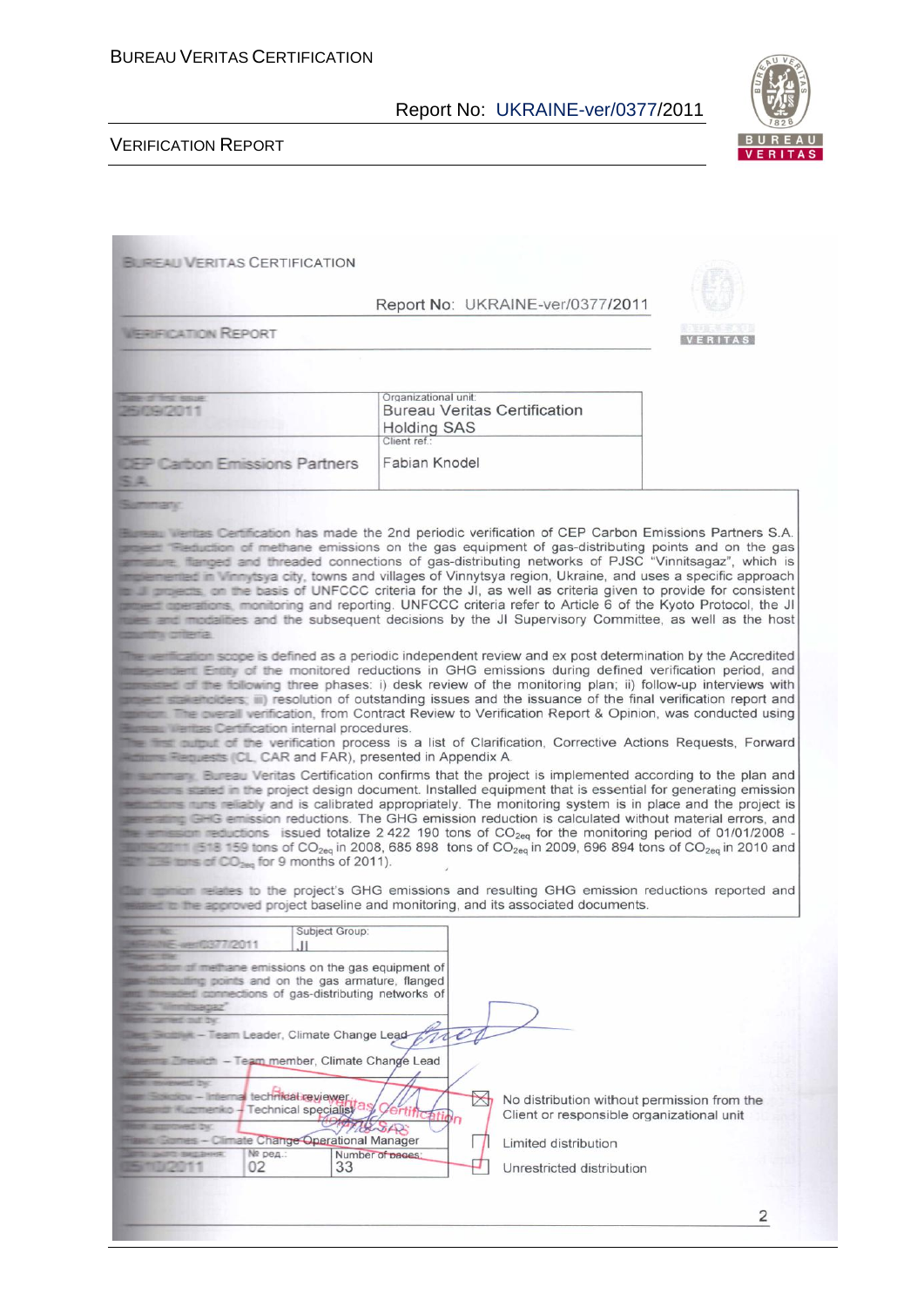

VERIFICATION REPORT

## *Table of Contents Page*

| $\mathbf{1}$   |                                                             |
|----------------|-------------------------------------------------------------|
| 1.1            |                                                             |
| 1.2            |                                                             |
| 1.3            |                                                             |
| $\overline{2}$ |                                                             |
| 2.1            |                                                             |
| 2.2            |                                                             |
| 2.3            | Resolution of Clarification, Corrective and Forward Action  |
| 3              |                                                             |
| 3.1            | Remaining issues and FARs from previous verifications 8     |
| 3.2            |                                                             |
| 3.3            |                                                             |
| 3.4            | Compliance of the monitoring plan with the monitoring       |
| 3.5            |                                                             |
| 3.6            |                                                             |
| 3.7            | Verification regarding programmes of activities (102-110)14 |
| $\overline{4}$ |                                                             |
| 5              |                                                             |
|                |                                                             |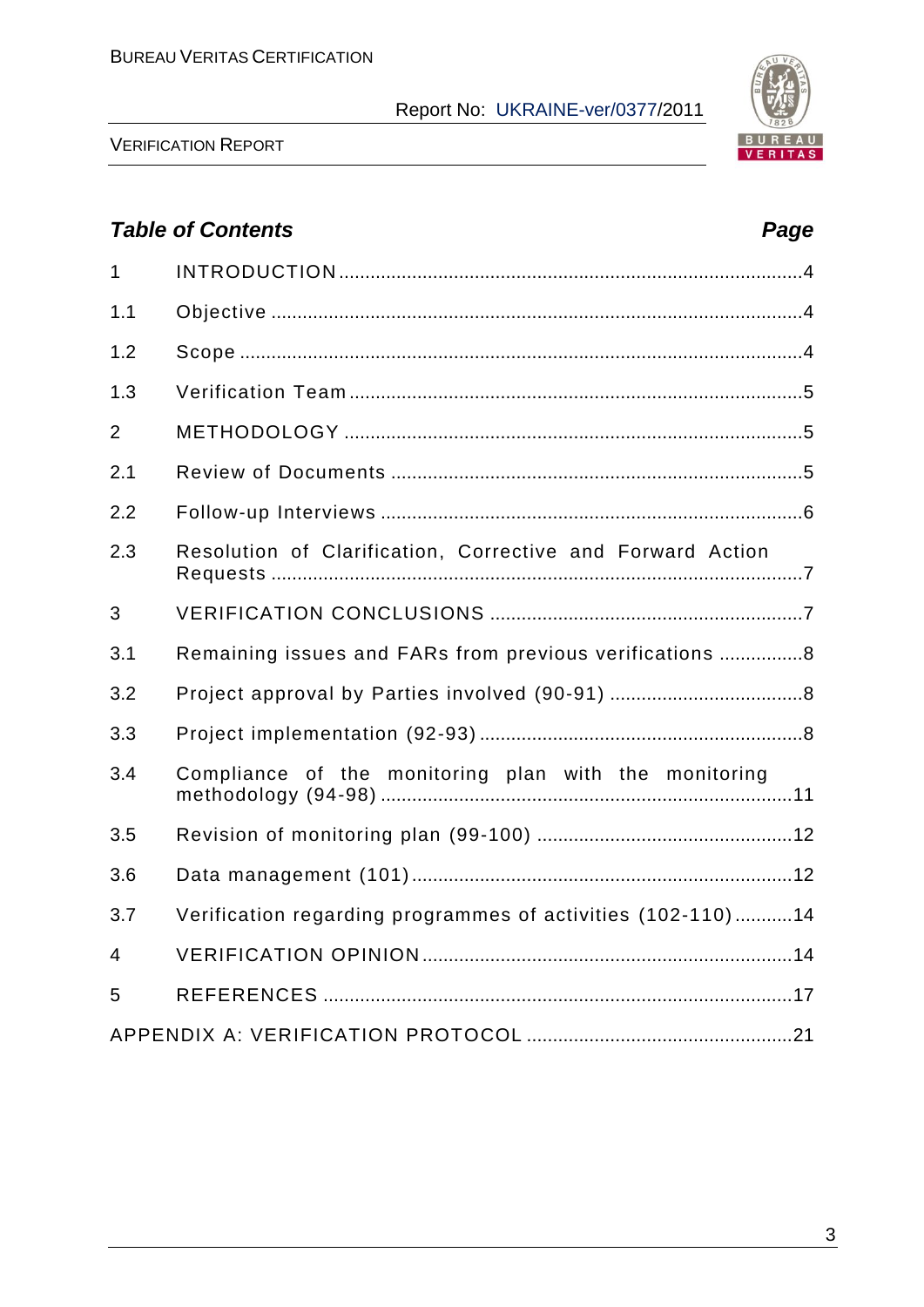

VERIFICATION REPORT

## **1 INTRODUCTION**

CEP Carbon Emissions Partners S.A. has commissioned Bureau Veritas Certification to verify the emissions reductions of its JI project "Reduction of methane emissions on the gas equipment of gas -distributing points and on the gas armature, flanged and threaded connections of gas-distributing networks of PJSC "Vinnitsagaz", (hereafter called "the project") that is implemented in Vinnytsya city, towns and villages of Vinnitsa region, Ukraine.

This report summarizes the findings of the verification of the project, performed on the basis of UNFCCC criteria, as well as criteria given to provide for consistent project operations, monitoring and reporting, as well as the host country criteria.

The verification covers the period from January 01, 2008 to September 30, 2011.

## **1.1 Objective**

Verification is the periodic independent review and ex post determination by the Accredited Independent Entity (AIE) of the monitored reductions in GHG emissions during defined verification period.

The objective of verification can be divided in Initial Verification and Periodic Verification.

UNFCCC criteria refer to Article 6 of the Kyoto Protocol, the JI rules and modalities and the subsequent decisions by the JI Supervisory Committee, as well as the host country criteria.

## **1.2 Scope**

The verification scope is defined as an independent and objective review of the project design document, the project's baseline study and monitoring plan and other relevant documents. The information in these documents is reviewed against Kyoto Protocol requirements, UNFCCC rules and associated interpretations.

The verification is not meant to provide any consulting towards the Client. However, stated requests for clarifications, corrective and/or forward actions may provide input for improvement of the project monitoring towards reductions in the GHG emissions.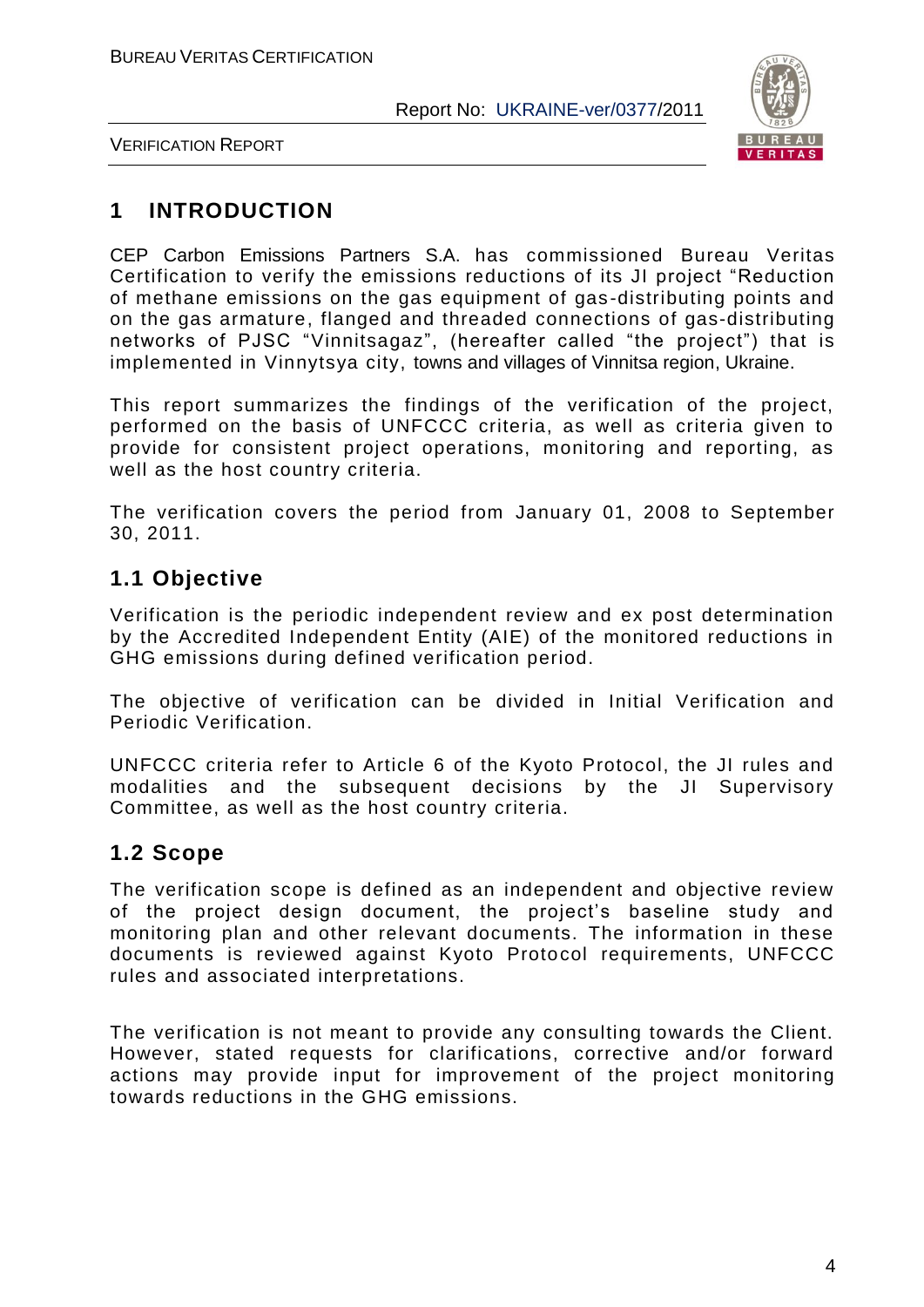

VERIFICATION REPORT

## **1.3 Verification Team**

The verification team consists of the following personnel:

Oleg Skoblyk Bureau Veritas Certification, Team Leader, Climate Change Lead Verifier

Katerina Zinevich Bureau Veritas Certification, Team member, Climate Change Lead Verifier

This verification report was reviewed by:

Ivan Sokolov Bureau Veritas Certification, Internal Technical Reviewer

Olexandr Kuzmenko

Bureau Veritas Certification, Technical Specialist

## **2 METHODOLOGY**

The overall verification, from Contract Review to Verification Report & Opinion, was conducted using Bureau Veritas Certification internal procedures.

In order to ensure transparency, a verification protocol was customized for the project, according to the version 01 of the Joint Implementation Determination and Verification Manual, issued by the Joint Implementation Supervisory Committee at its 19<sup>th</sup> meeting on 04/12/2009. The protocol shows, in a transparent manner, criteria (requirements), means of verification and the results from verifying the identified criteria. The verification protocol serves the following purposes:

- It organizes, details and clarifies the requirements a JI project is expected to meet;
- It ensures a transparent verification process where the verifier will document how a particular requirement has been verified and the result of the verification.

The completed verification protocol is enclosed in Appendix A to this report.

## **2.1 Review of Documents**

The Monitoring Report (MR) submitted by CEP Carbon Emissions Partners S.A. and additional background documents related to the project design,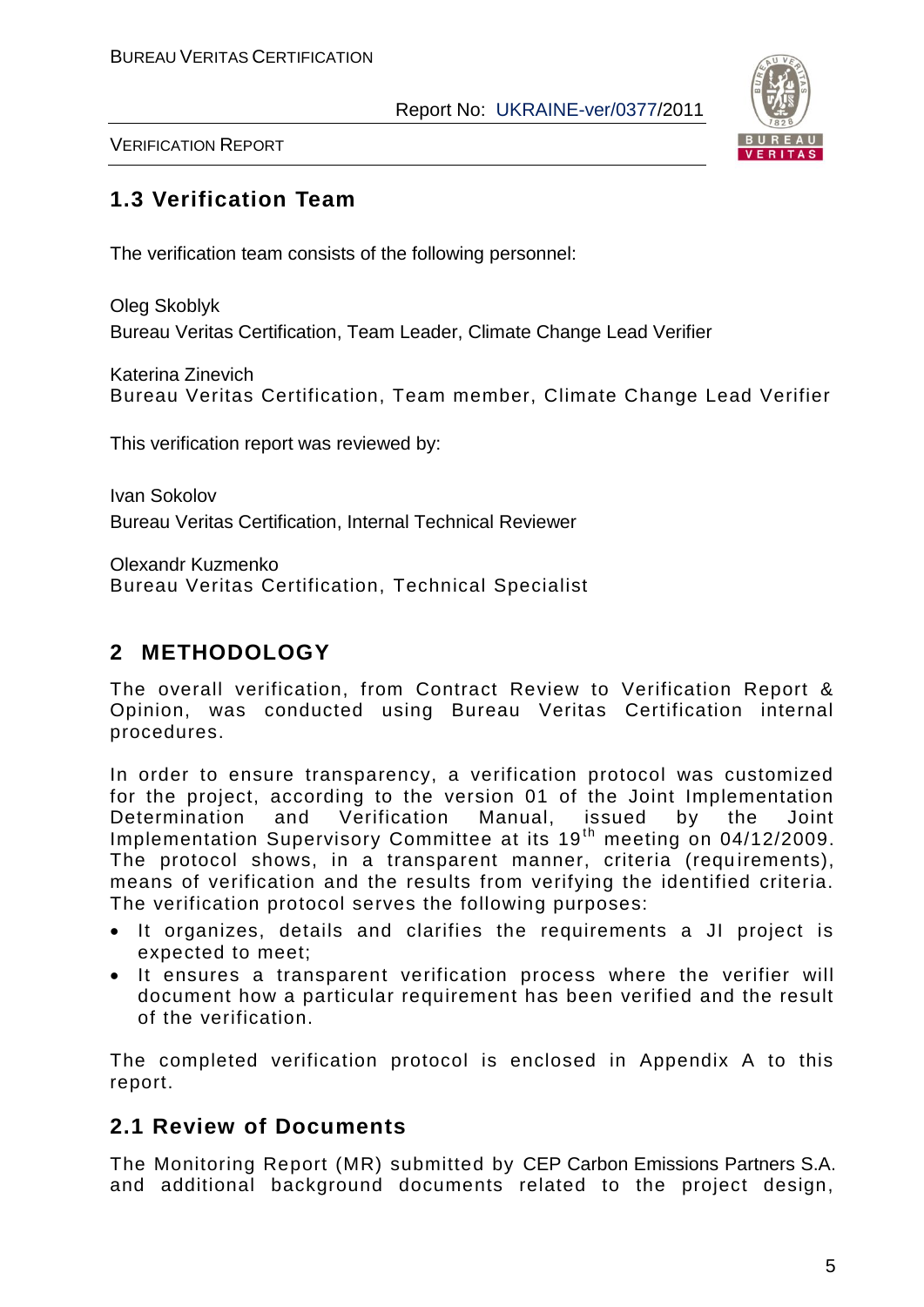

VERIFICATION REPORT

baseline, and monitoring plan, i.e. country Law, Project Design Document (PDD), Determination Report of the project issued by Bureau Veritas Certification Holding SAS No. UKRAINE - det/0365/2011 as of 26/09/2011, Guidance on criteria for baseline setting and monitoring, Host party criteria, the Kyoto Protocol, Clarifications on Verification Requirements to be Checked by an Accredited Independent Entity were reviewed.

The verification findings presented in this report relate to the Monitoring Report for the period from 01/01/2008 to 30/09/2011, version 01 as of September 23, 2011, version 02 as of October 5, 2011 and the project as described in the determined PDD.

## **2.2 Follow-up Interviews**

On 30/09/2011 Bureau Veritas Certification verification team visited the project implementation site and performed on-site interviews with project stakeholders to confirm selected information and to resolve issues identified in the document review. Representatives of PJSC «Vinnitsagaz» and CEP Carbon Emissions Partners S.A. were interviewed (see References). The main topics of the interviews are summarized in Table 1.

| <b>Interviewed</b><br>organization                          | <b>Interview topics</b>                                                                                                                                                                                                                                                                                                                                                                                                                                                                      |
|-------------------------------------------------------------|----------------------------------------------------------------------------------------------------------------------------------------------------------------------------------------------------------------------------------------------------------------------------------------------------------------------------------------------------------------------------------------------------------------------------------------------------------------------------------------------|
| PJSC «Vinnitsagaz»                                          | Organizational structure<br>≻<br>Responsibilities and authorities<br>➤<br>Roles and obligations relating to data collection<br>➤<br>and processing<br>$\triangleright$ Equipment installation<br>Data registration, archieving and reporting<br>➤<br>Metering equipment control<br>➤<br>Metering record keeping system, database<br>➤<br>IT management<br>➤<br>$\triangleright$ Personnel training<br>Quality control procedures and technology<br>➤<br>Internal audit and verification<br>➤ |
| Consultant:<br><b>CEP Carbon Emissions</b><br>Partners S.A. | Baseline methodology<br>➤<br>Monitoring plan<br>➤<br>Monitoring report<br>➤<br>Deviations from the PDD                                                                                                                                                                                                                                                                                                                                                                                       |

#### **Table 1 Interview topics**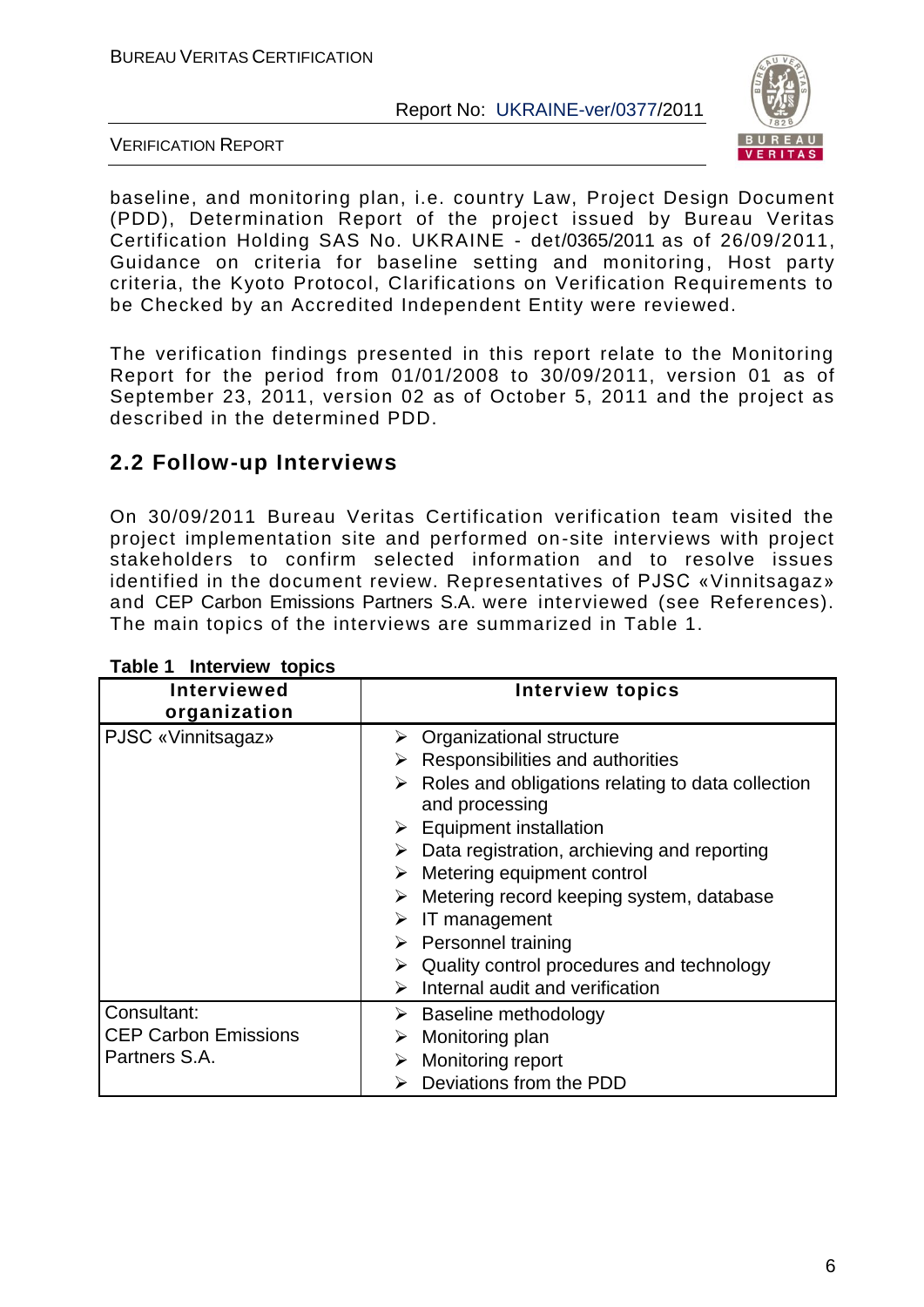

VERIFICATION REPORT

#### **2.3 Resolution of Clarification, Corrective and Forward Action Requests**

The objective of this phase of the verification is to raise the requests for corrective and forward actions as well as clarification requests and any other outstanding issues that needed to be clarified for Bureau Veritas Certification positive conclusion on the GHG emission reductions calculation.

If the Verification Team, in assessing the monitoring report and supporting documents, identifies issues that need to be corrected, clarified or improved with regard to the monitoring requirements, it should raise these issues and inform the project participants of these issues in the form of:

(а) Corrective action request (CAR), requesting the project participants to correct a mistake that is not in accordance with the monitoring plan;

(b) Clarification request (CL), requesting the project participants to provide additional information for the AIE to assess compliance with the monitoring plan

(c) Forward action request (FAR), informing the project participants of an issue, relating to the monitoring that needs to be reviewed during the next verification period.

To guarantee the transparency of the verification process, the concerns raised are documented in more detail in the verification protocol in Appendix A.

## **3 VERIFICATION CONCLUSIONS**

In the following sections, the conclusions of the verification are stated.

The findings from the desk review of the original monitoring documents and the findings from interviews during the follow up visit are de scribed in the Verification Protocol in Appendix A.

The Clarification, Corrective and Forward Action Requests are stated, where applicable, and are further documented in the Verification Protocol in Appendix A. The verification of the Project resulted in 9 Corrective Action Requests, and 3 Clarifications Requests.

The number between brackets at the end of each section corresponds to the DVM paragraph.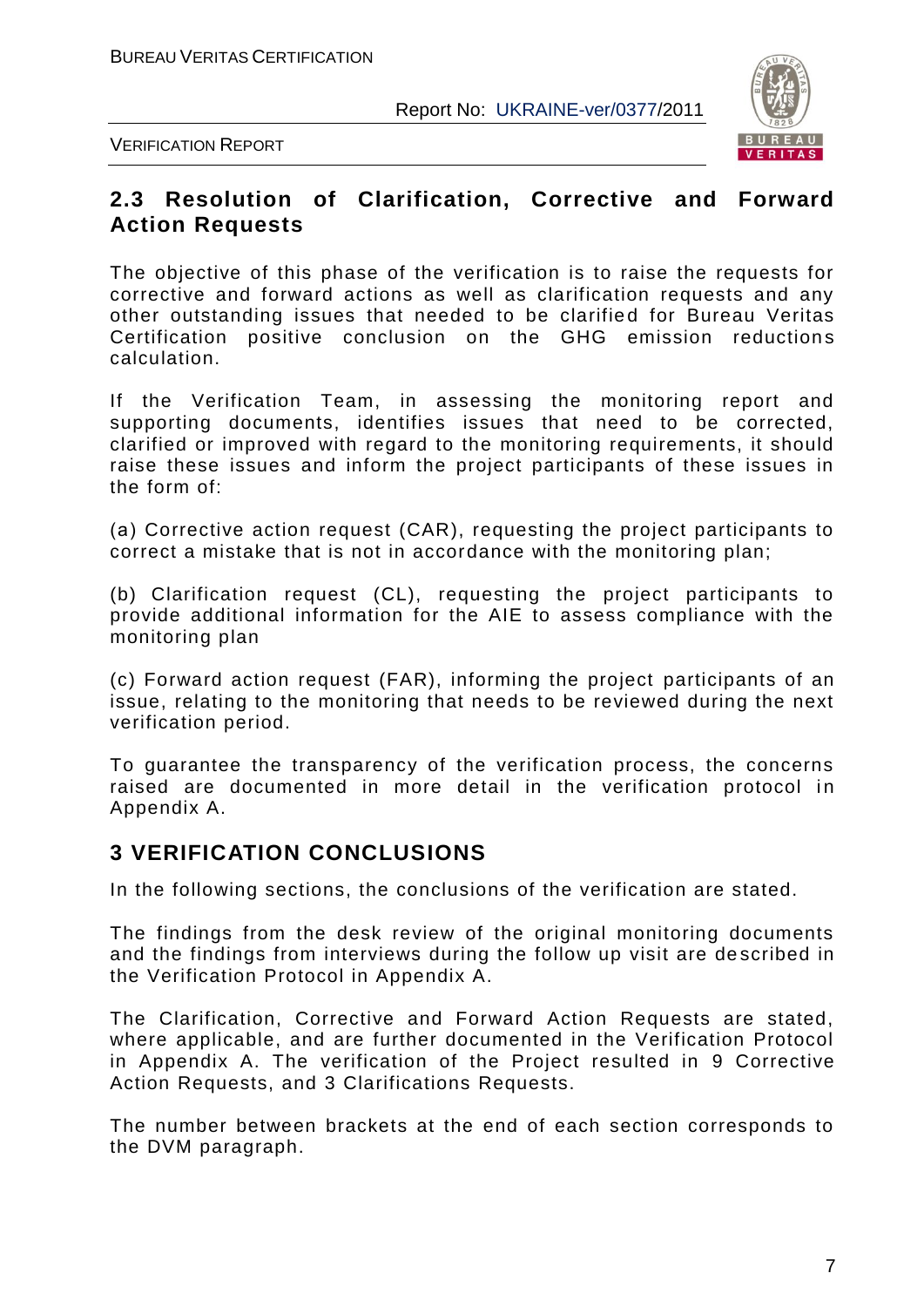

VERIFICATION REPORT

#### **3.1 Remaining issues and FARs from previous verifications**

There are not any remaining CLs, CARs and FARs from previous verifications.

## **3.2 Project approval by Parties involved (90-91)**

The project obtained approval by the Host party (Ukraine) - Letter of Approval № 2905/23/7 issued by the State Environmental Investment Agency of Ukraine as of 04/10/2011; and written project approval by the party – buyer of emission reductions units (Estonia) - Letter of Approval № 12-1/7524 issued by the Ministry of the Environment of Estonia dated 05/10/2011.

The abovementioned written approvals are unconditional.

## **3.3 Project implementation (92-93)**

PJSC "Vinnitsagaz" is the company providing natural gas transportation and supply to industrial consumers (286 companies), municipal services (5573 enterprises) and population (633 992 appartments and households) in Vinnytsya city as well as towns and villages in Vinnytsya region, Ukraine.

The structure of current gas transport rates that are regulated by the government does not include depreciation and investment needs of gas distribution enterprises. This leads to the lack of funds for performance of necessary repair works and modernization of gas networks, purchase of appropriate engineering equipment and components, and also results in increase of natural gas leakage at the PJSC «Vinnitsagaz» facilities.

Application of JI project mechanism provided by the Kyoto Protocol was planned before the beginning of the project implementation. For this purpose, a Memorandum of Understanding relating to the Joint Implementation project between Moston Properties Limited (the Great Britain) and PJSC "Vinnitsagaz" (Ukraine) was signed in August 2006. In December 2010 Moston Properties Limited acting with the knowledge of PJSC "Vinnitsagaz" transferred all its rights and obligations under the Memorandum of Understanding relating to the JI project to CEP Carbon Emissions Partners S.A. (Switzerland); on this basis emission reductions purchase agreement relating to the JI project was signed between CEP Carbon Emissions Partners S.A. and PJSC "Vinnitsagaz" on December 16, 2010.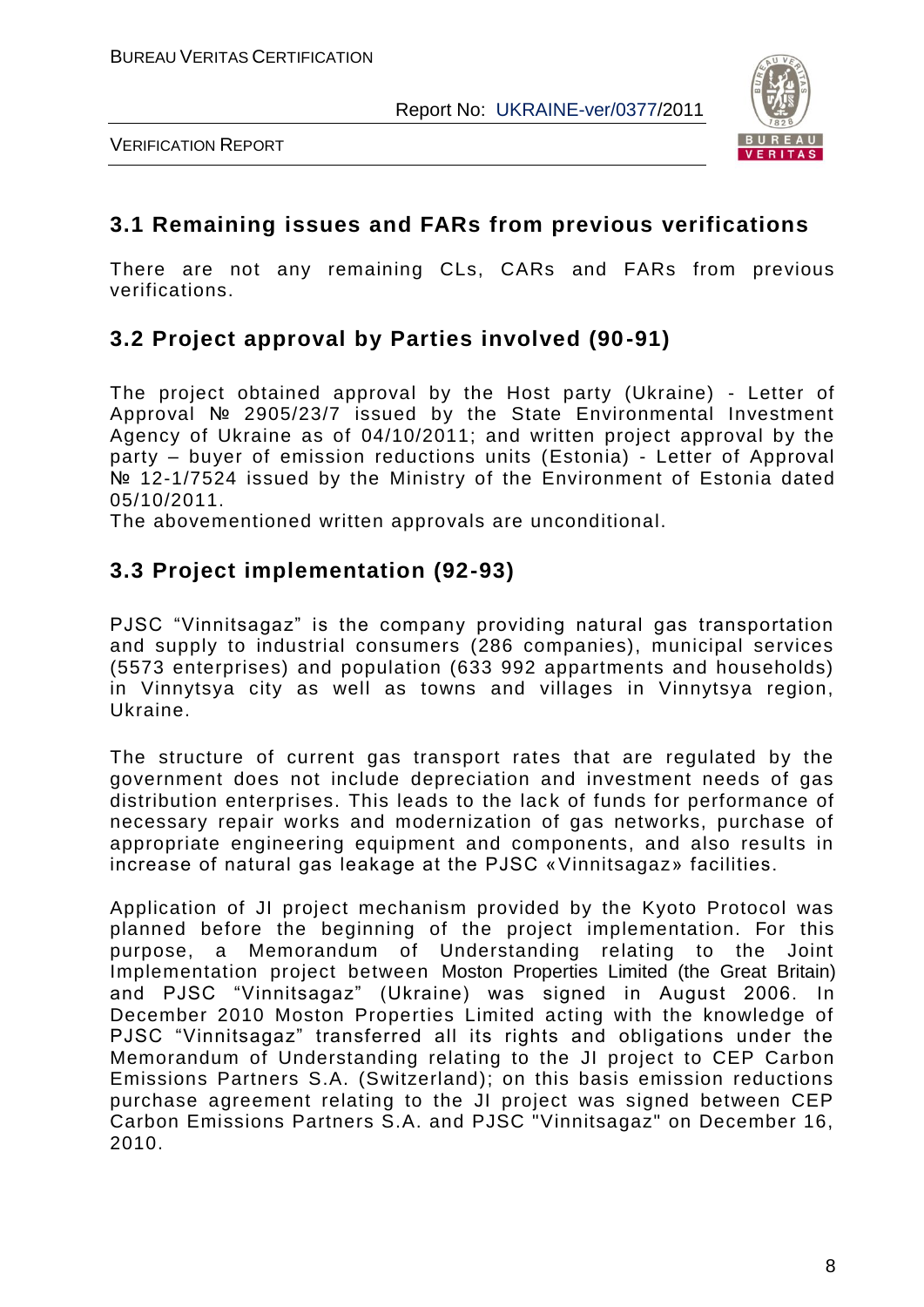

VERIFICATION REPORT

The purpose of the project is reduction of the natural gas leakage at gastransport and gas-distribution infrastructure of PJSC «Vinnitsagaz», which are the result of seal failures of gas equipment and gas fittings. The main sources of leakage, included into the project scope are:

- $\triangleright$  gas equipment (reducing gears, valves, filters, switches, etc.), flanged and threaded connections in gas distributoin points (GDP) and cabinet-type gas distribution points (CGDP) of PJSC «Vinnitsagaz»;
- $\triangleright$  gas fittings (faucets, bolts, valves, etc.), threaded and flanged connections at gas pipelines of PJSC «Vinnitsagaz».

Total quantity of GDPs included in the project boundary is 499 units, CGDPs – 1155 units, number of gas fittings at gas pipelines is 4551 units.

The main reason of natural gas leakage is failure of sealing elements of equipment as a result of action of temperature vibrations and moisture. Basic component of natural gas, methane (92 - 95%), is a greenhouse gas. Removal of natural gas leakage will result in reductions of greenhouse gas emissions.

Within the framework of the JI project with the aim of elimination of methane leakage at gas equipment and gas fittings three types of repairs are used:

- Complete replacement of out-of-date and morally worn out gas equipment and gas fittings with new units;
- $\triangleright$  Repair of gas equipment and gas fittings components;
- $\triangleright$  Replacement of pressure-sealing elements by using modern sealing materials thus changing common practice of maintenance and repair that is based on using paronite gaskets, and sealing stuffing made of cotton fibres with fatty impregnation and asbestos -graphite filler.

In addition to reduction of methane leakage, the JI project activity will lead to reduction of technical leaks of natural gas and it will contribute to improvement of environmental situation, reduction of the risk of accidents and explosive situations.

The project activity includes:

 $\triangleright$  Implementation of purposeful examination and technical maintenance (PETM) of GDP (CGDP) gas equipment and gas fittings, flange and threaded joints – modern and the most economically effective practice, which allows not only for detection of leaking areas, but also determination of leakage volume (i.e., potential volume of gas loss reduction). This key information is required for substantiation of efficiency of repair works and priority choice of its objects, which is important under short financing for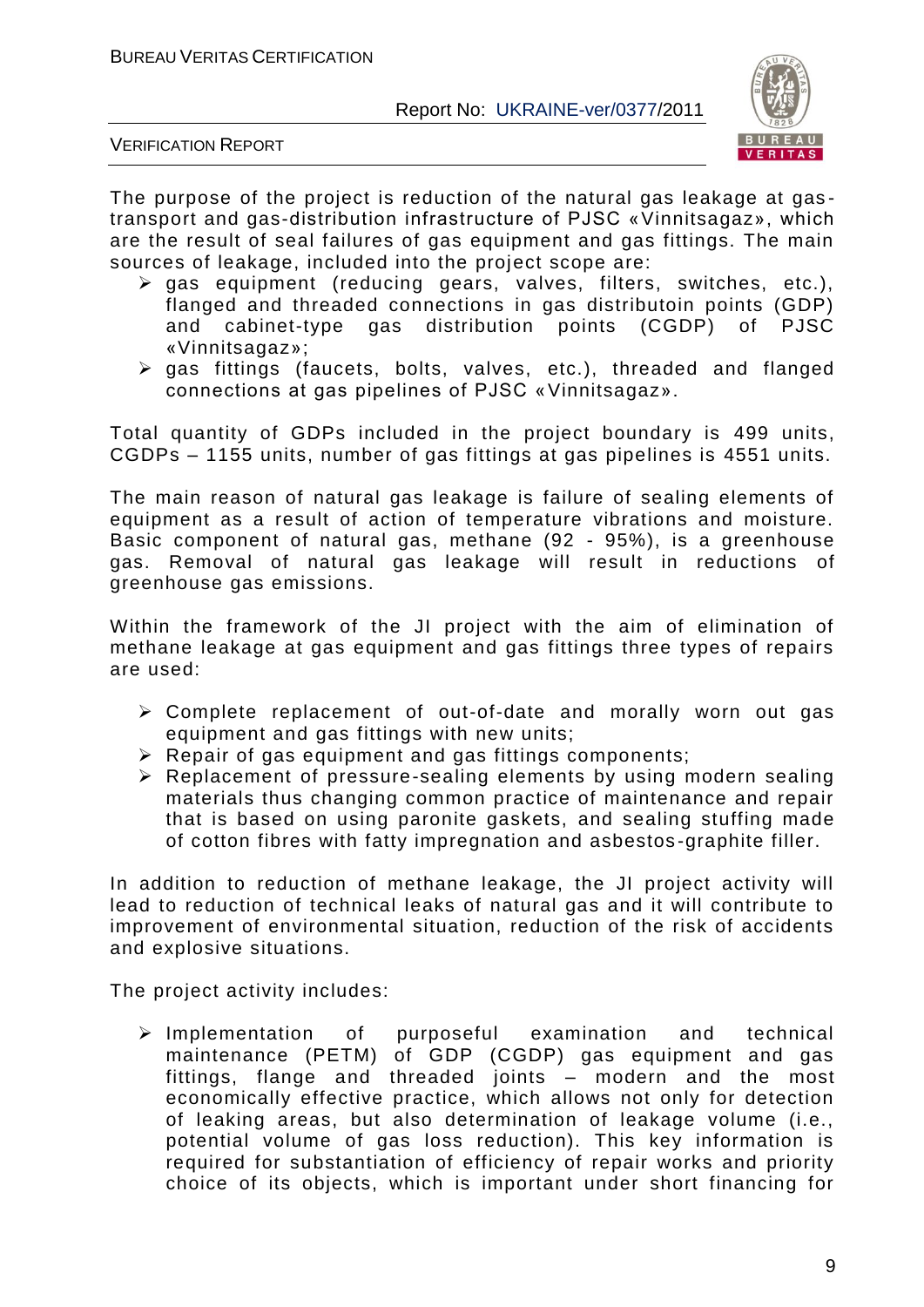

VERIFICATION REPORT

elimination of all leakages. This activity includes purchase and calibration of modern measuring equipment, appropriate training of employees, monitoring of each unit of gas equipment and gas fittings, flange and threaded joints, creation of methane volume leakage data collection and storage system, and implementation of internal audit and quality assurance system for elimination and accounting of methane leakage.

- $\triangleright$  Detection and measurement of methane leakage: the monitoring system of leakage at all GDP (CGDP) gas equipment, gas fittings (faucets, bolts, valves), flange and threaded joints, including eliminated methane leakage (repaired components of equipment). The monitoring is carried out on a regular basis by specially trained staff. Detected leakage is duly marked with individual number; methane leakage volumes are measured and registered in the database.
- Elimination of all detected leakages: repairs of leaking gas equipment and gas fittings of gas distribution pipelines in the framework of this project vary from replacement of gaskets and the use of new materials of compactors at sealing materials to capital repairs and replacement of the gas equipment and gas fittings with new and modern ones. Repaired components of gas equipment and gas fittings of gas distribution pipelines are regularly checked as a part of a standard monitoring activity to make sure they have not become the source of leakage again.

The measures that were implemented during the period from January 01, 2008 to September 30, 2011 are as follows:

| N <sub>2</sub> | <b>Measures</b><br>provided for<br>under the<br>project                                               | The scope of work done, units |                         |                         |            |  |  |  |  |
|----------------|-------------------------------------------------------------------------------------------------------|-------------------------------|-------------------------|-------------------------|------------|--|--|--|--|
|                |                                                                                                       | 01/01/2008                    | 01/01/2009              | $01/01/2010$ 01/01/2011 |            |  |  |  |  |
|                |                                                                                                       |                               | $31/12/2008$ 31/12/2009 | 31/12/2010              | 30/09/2011 |  |  |  |  |
|                | Repair<br><b>of</b><br>GDPs/CGDPs<br>(reconstruction,<br>sealing,<br>replacement of gas<br>equipment) | 631                           | 158                     |                         |            |  |  |  |  |

#### **Table 2 Status of project implementation during the period of January 01, 2008 – September 30, 2011**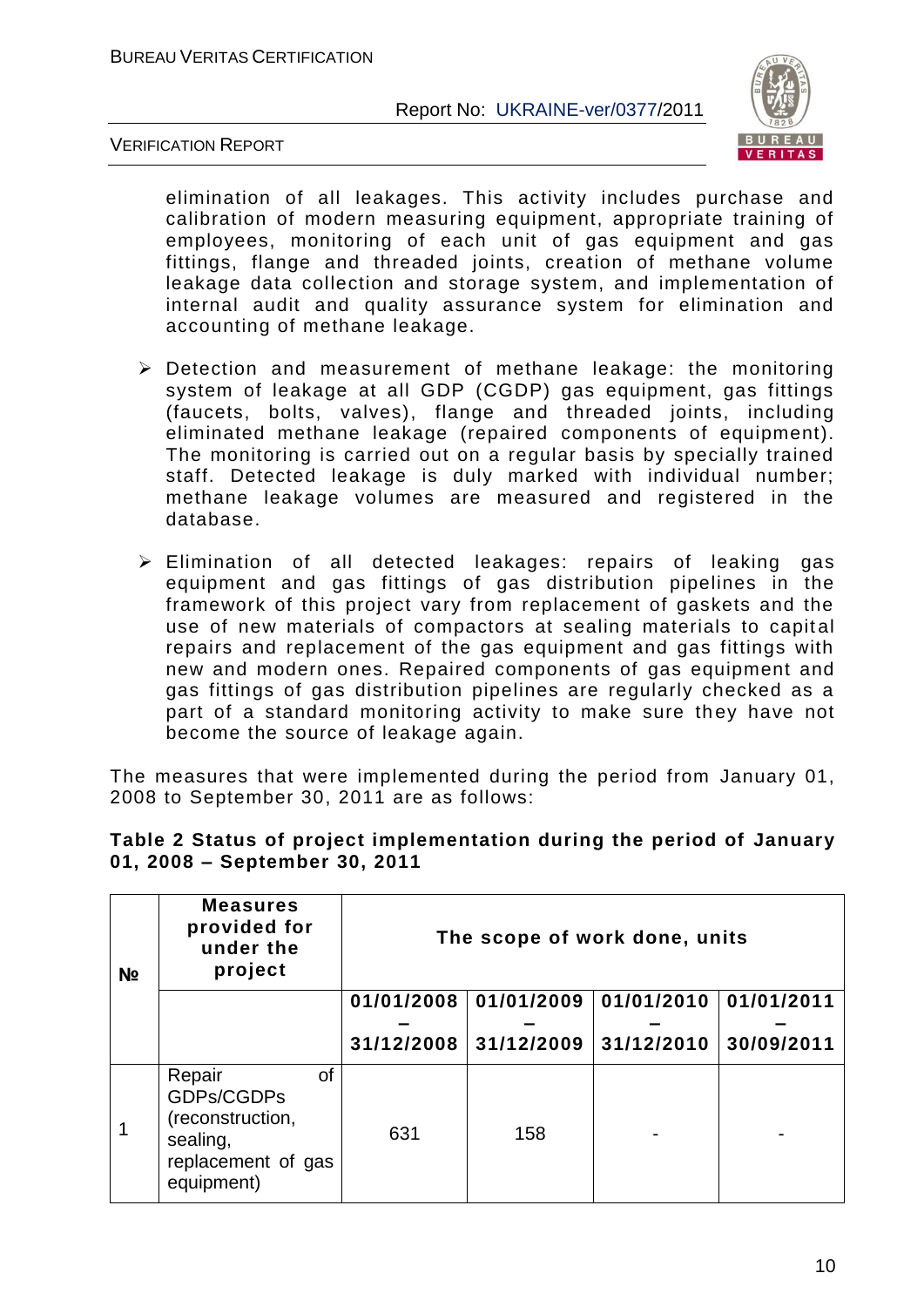

VERIFICATION REPORT

|              | Repair<br>(replacement)<br>οf<br>gas fittings, flange,<br>threaded joints of<br>distribution<br>gas<br>networks | 101 |     |   |  |
|--------------|-----------------------------------------------------------------------------------------------------------------|-----|-----|---|--|
| <b>Total</b> |                                                                                                                 | 732 | 158 | - |  |

The tasks of the current monitoring period is further accomplishment of purposeful examination and technical maintenance (PETM) of all GDP (CGDP) gas equipment and gas fittings that were repaired (replaced) within the entire duration of the JI project.

Gas equipment that was repaired in the period of the project activity is regularly checked during current monitoring period as a part of a standard monitoring program to make sure it has not become the source of leakage again.

Regular maintenance of gas equipment according to the Monitoring Plan, provided in the PDD version 03, is conducted once a year, technical maintenance - once per six month.

The project was in operation throughout the monitoring period from 01/01/2008 to 30/09/2011.

Identified problem areas of concern as to project implementation, project participants answers and conclusions of Bureau Veritas Certification are described in Annex A to this report (refer to CAR 01, CAR 02, CL 01, CL 02).

## **3.4 Compliance of the monitoring plan with the monitoring methodology (94-98)**

The monitoring occurred in accordance with the monitoring plan included in the PDD regarding which the determination has been deemed final and is so listed on the UNFCCC JI website.

To calculate the emission reductions such key factors as the rate of leakage for each leakage found, gas temperature and pressure, volume of capacity, the concentration of methane in the sample, the time during which the concentration of methane in the volume capacity reaches a certain level, experience in implementing measures envisaged by the project, the current practice that exists in Ukraine in this area, financial costs and the availability of expertise, legislation affecting the emissions in the baseline, level of activity on the project and the project emissions and risks associated with the project were taken into consideration.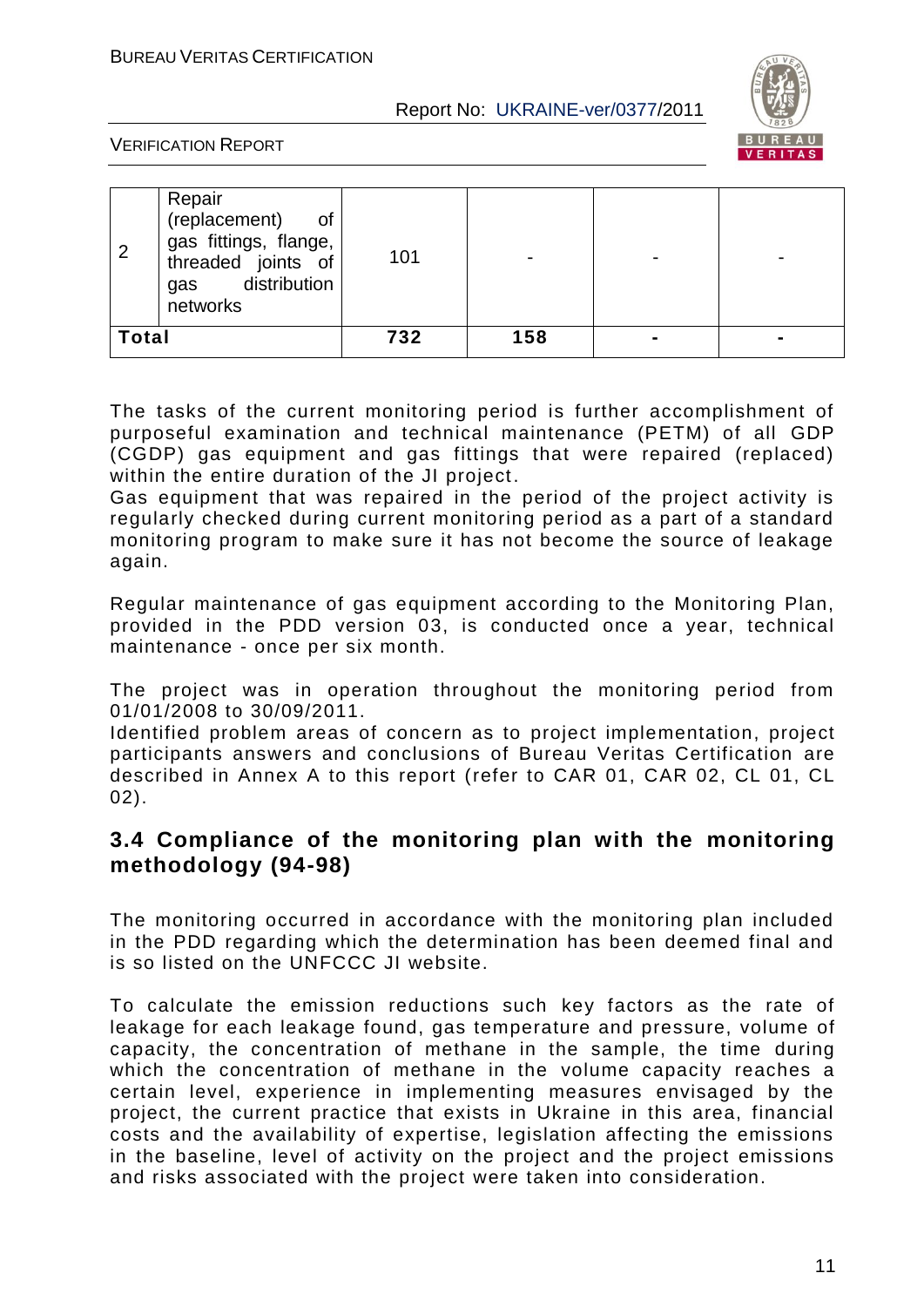

VERIFICATION REPORT

Data sources used for calculating emission reductions, such as calibrated measuring equipment (gas analyzer), passport data of of metering equipment (gas analyzer, thermometer, barometer, stopwatch) are clearly identified, reliable and transparent.

Emission factors, including default emission factors, are selected by carefully balancing accuracy and reasonableness, and appropriately justified of the choice.

The calculation of emission reductions is based on conservative assumptions and the most plausible scenarios in a transparent manner. Monitoring periods for each project component are clearly defined in the monitoring report and do not overlap with those for which verification has been made in the past and is considered final.

Identified problem areas of concern as to compliance of monitoring plan with monitoring methodology, project participants answers and conclusions of Bureau Veritas Certification are described in Annex A to this report (refer to CAR 03, CAR 04).

#### **3.5 Revision of monitoring plan (99-100)**

Not applicable.

## **3.6 Data management (101)**

Data and their sources, which are contained in the monitoring report, are clearly defined, reliable and transparent.

Implementation of data collection procedures is carried out in accordance with the PDD monitoring plan, including quality control and quality assurance procedures.

Monitoring equipment function, including its calibration status, is in line with the requirements.

According to current legislation "On metrology and metrological activity", all measuring equipment in Ukraine must meet the specified requirements of relevant standards and is subject to a periodic verification. Calibration of measuring devices is conducted in accordance with national standards.

The only device that requires calibration procedure and is used in the methane monitoring process is gas analyzer EX-TEC®SR5. Intercalibration interval is 1 year.

After verification (calibration) a certificate confirming the technical health of the device is issued.

Actual data and records used for monitoring are duly verified.

Data collection and data management system of the project is in line with the PDD, the monitoring plan and consists of three parts: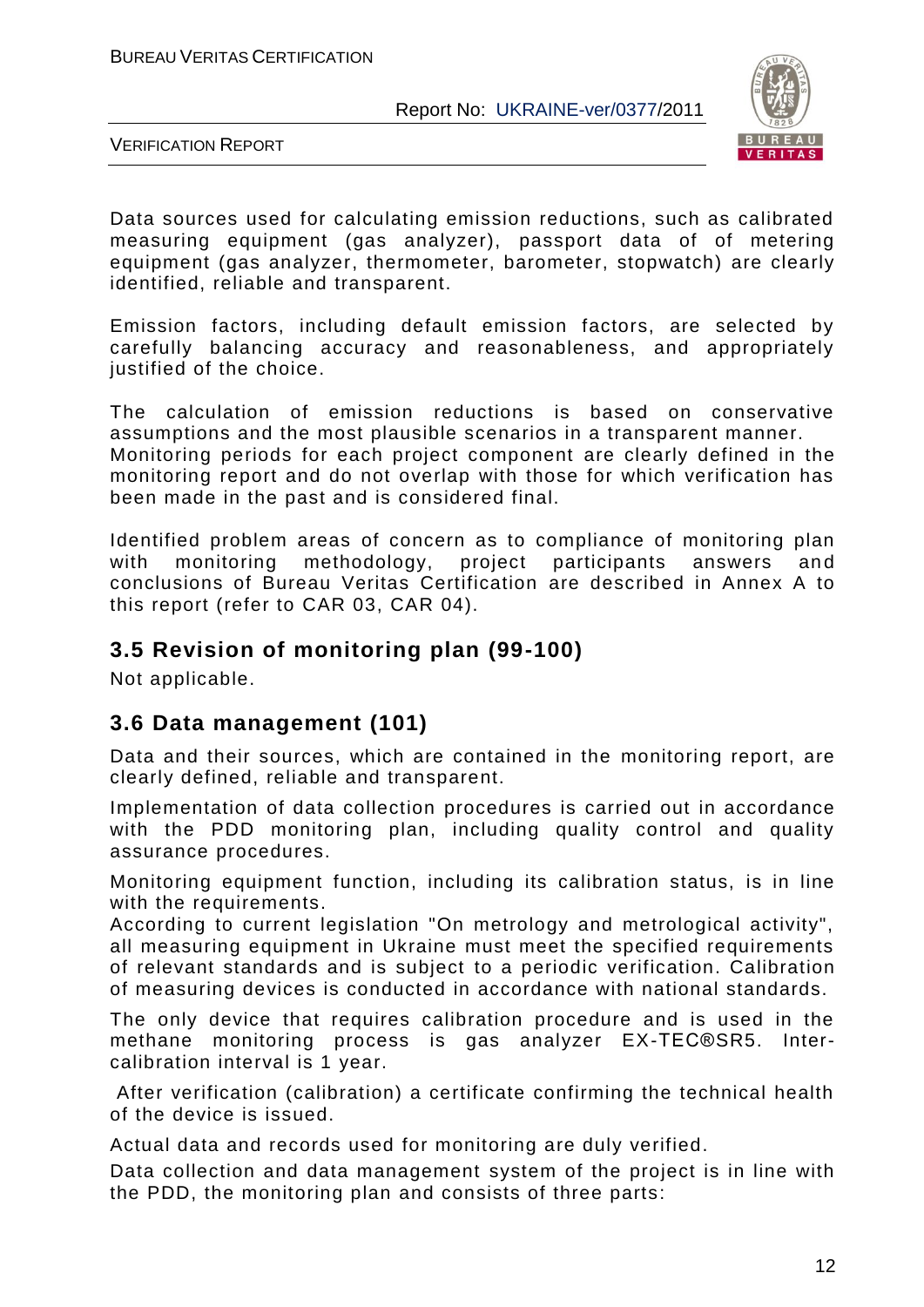

VERIFICATION REPORT

- Measurements of methane leakage value before the repair (replacement) of gas equipment;
- Measurements of methane leakage value after the repair (replacement) of gas equipment;
- $\triangleright$  Archiving and processing of obtained results.

To measure leakage volume of natural gas the method based on the Calibrated Bag Technology described in the approved baseline methodology AM0023 "Leak reduction from natural gas pipeline compressor or gate stations", version 3.0 was used. One of the problems of using this method is difficult accounting of the volume of the fittings whereat measurements are done, and the initial air volume in the course of determining gas volume received in the bag.

To solve these problems a special installation was made on the basis of plastic container of known volume (0.11  $\text{m}^{3}$ ), package, plastic hose and pressure gauge.

In order to ensure successful implementation of the project and the credibility and verifiability of the emissions reductions achieved, the project must have a well-organized management system.

Co-ordination of work of all departments and services of PJSC "Vinnitsagaz" in relation to implementation of the JI project is carried out by the Working team created by Order No. 143 of PJSC "Vinnitsagaz" management dated 30/08/2006. The updated structure of the Working team was approved by Order №291 of acting chairman of the management board dated 27/07/2011 and it is presented in Figure 1.



**Figure 1 Structure of the Working team**

Glubokyi V.V. is responsible for collection of all information envisaged in the monitoring plan and making all necessary calculations. Kachur K.V. is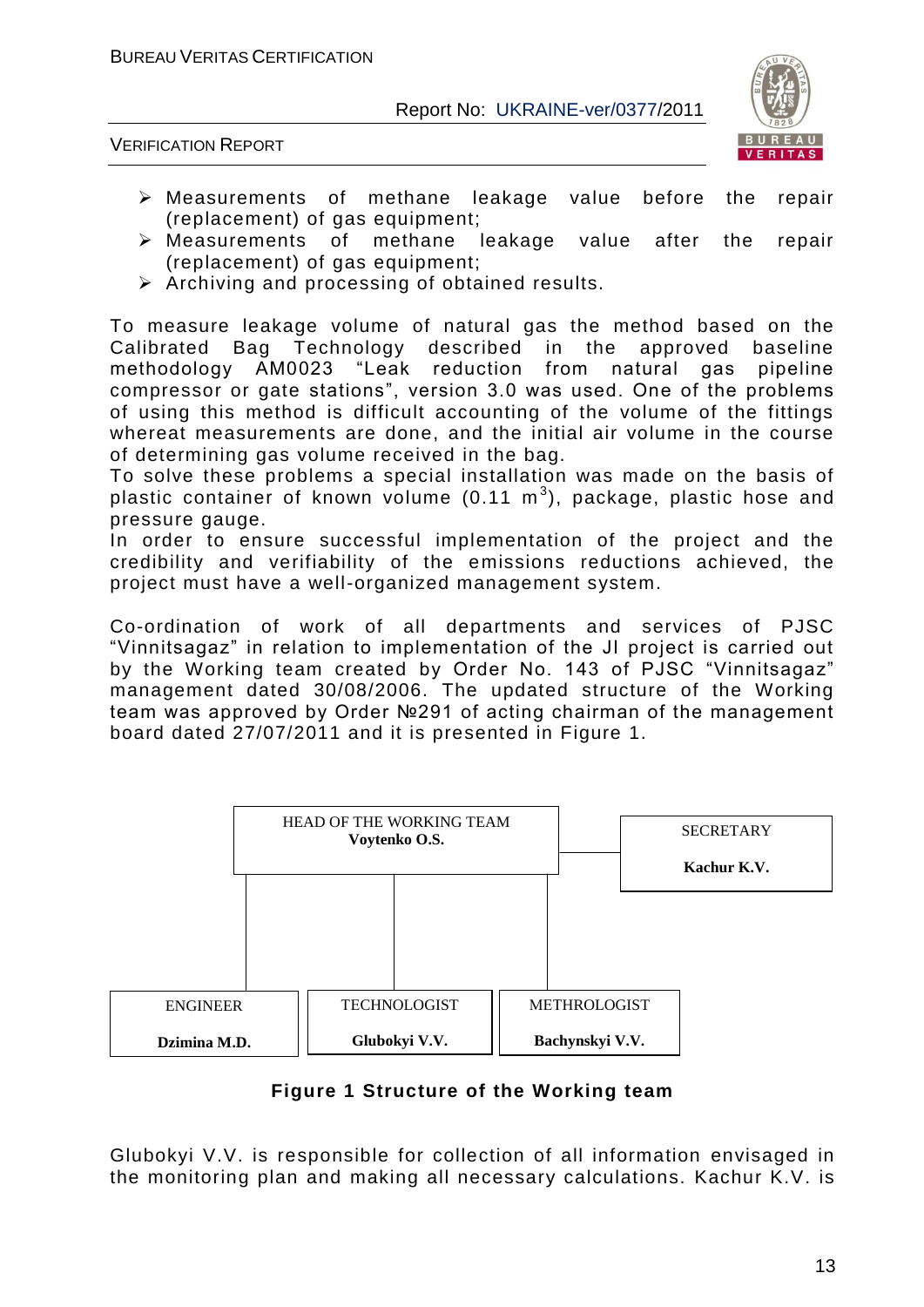

VERIFICATION REPORT

responsible for storage and archiving of all information obtained as a result of the measurements and calculations. On the basis of the obtained information Voytenko O.S., the leader of the working team, determines the plan of measures under the Project and the volume of necessary resources. Dzimina M.D. and Bachynskyi V.V. who are responsible for conducting monitoring measurements of leaks and repair thereof, ensure that calibrated measuring equipment and technical support are in place.

All the necessary information on monitoring of GHG emissions is stored in paper and/or electronic form and will be stored until the end of the crediting period and two years after the last transaction with emission reduction units.

The monitoring Report version 02 provides sufficient information about the intended role, responsibilities and authorities for implementing and maintaining monitoring procedures, including data management. Verification group confirms the effectiveness of existing management system and operating system and considers them suitable for reliable monitoring of the project.

Identified problem areas of concern as to data management, project participants answers and conclusions of the Bureau Veritas Certification are described in Annex A to this report (refer to CAR 05, CAR 06, CAR 07, CAR 08, CAR 09, CL 03).

## **3.7 Verification regarding programs of activities (102-110)**

Not applicable.

## **4 VERIFICATION OPINION**

Bureau Veritas Certification has performed the 2nd periodic verification of the project "Reduction of methane emissions on the gas equipment of gas-distributing points and on the gas armature, flanged and threaded connections of gas-distributing networks of PJSC "Vinnitsagaz" for the period from January 1, 2008 to September 30, 2011, which applies the JI Specific Approach. The verification was performed on the basis of UNFCCC criteria and host country criteria and also on the criteria given to provide for consistent project operations, monitoring and reporting.

The verification consisted of the following three phases: i) desk review of the project design and the baseline and monitoring plan; ii) follow -up interviews with project stakeholders; iii) resolution of outstanding issues and the issuance of the final verification report and opinion.

The management of CEP Carbon Emissions Partners S.A. is responsible for the preparation of the GHG emissions data and the reported GHG emissions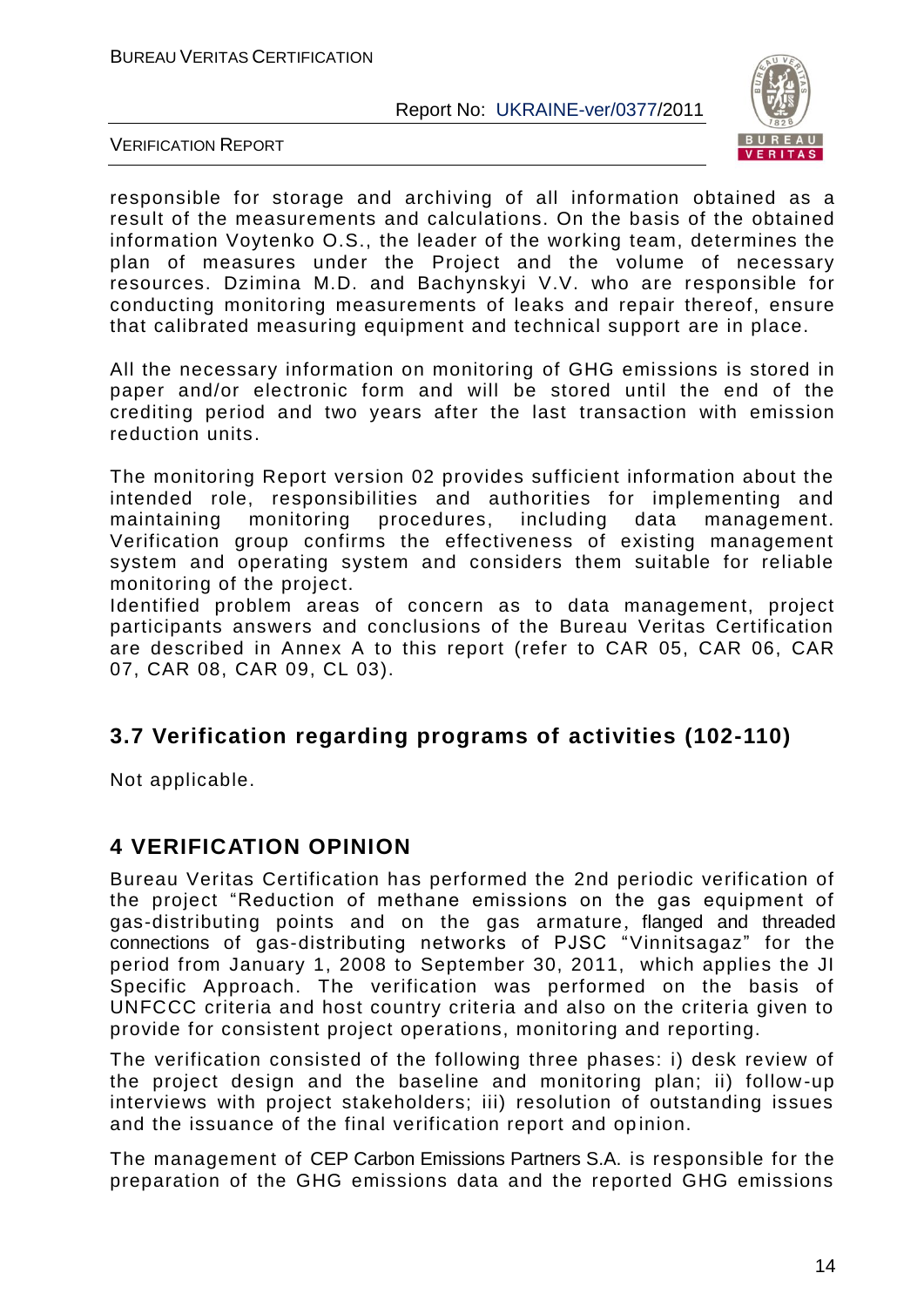

VERIFICATION REPORT

reductions of the project on the basis set out within the project Monitoring and Verification Plan indicated in the final PDD version 03. The development and maintenance of records and reporting procedures in accordance with that plan, including the calculation and determination of GHG emission reductions from the project, is the responsibility of the management of the project.

Bureau Veritas Certification verified the Project Monitoring Report version 02 for the reporting period of 01/01/2008-30/09/2011 as indicated below. Bureau Veritas Certification confirms that the project is implemented as per determined changes. Installed equipment being essential for generating emission reduction runs reliably and is calibrated appropriately. The monitoring system is in place and the project is generating GHG emission reductions.

Bureau Veritas Certification can confirm that the GHG emission reduction is calculated without material misstatements. Our opinion relates to the project's GHG emissions and resulting GHG emissions reductions reported and related to the approved project baseline and monitoring, and its associated documents. Based on the information we have seen and evaluated, we confirm the following statement:

Reporting period: From 01/01/2008 to 30/09/2011

In the period from 01/01/2008 to 31/12/2008

| Baseline emissions         |  | $: 631591 \tCO2$ equivalent;   |
|----------------------------|--|--------------------------------|
| Project emissions          |  | $: 113432$ t $CO2$ equivalent; |
| <b>Emission Reductions</b> |  | $: 518159$ t $CO2$ equivalent. |

In the period from 01/01/2009 to 31/12/2009

| Baseline emissions         |          | $: 839594$ t $CO2$ equivalent;                |
|----------------------------|----------|-----------------------------------------------|
| Project emissions          |          | $: 153696$ $\top$ CO <sub>2</sub> equivalent; |
| <b>Emission Reductions</b> | :685 898 | t CO <sub>2</sub> equivalent.                 |

In the period from 01/01/2010 to 31/12/2010

| Baseline emissions         |          | $: 853226$ t $CO2$ equivalent;               |
|----------------------------|----------|----------------------------------------------|
| Project emissions          |          | $: 156332$ $\pm$ CO <sub>2</sub> equivalent; |
| <b>Emission Reductions</b> | :696 894 | t CO <sub>2</sub> equivalent.                |

In the period from 01/01/2011 to 30/09/2011

| Baseline emissions         | : 638 167 | t CO <sub>2</sub> equivalent; |
|----------------------------|-----------|-------------------------------|
| Project emissions          | : 116 928 | t CO <sub>2</sub> equivalent; |
| <b>Emission Reductions</b> | :521239   | t CO <sub>2</sub> equivalent. |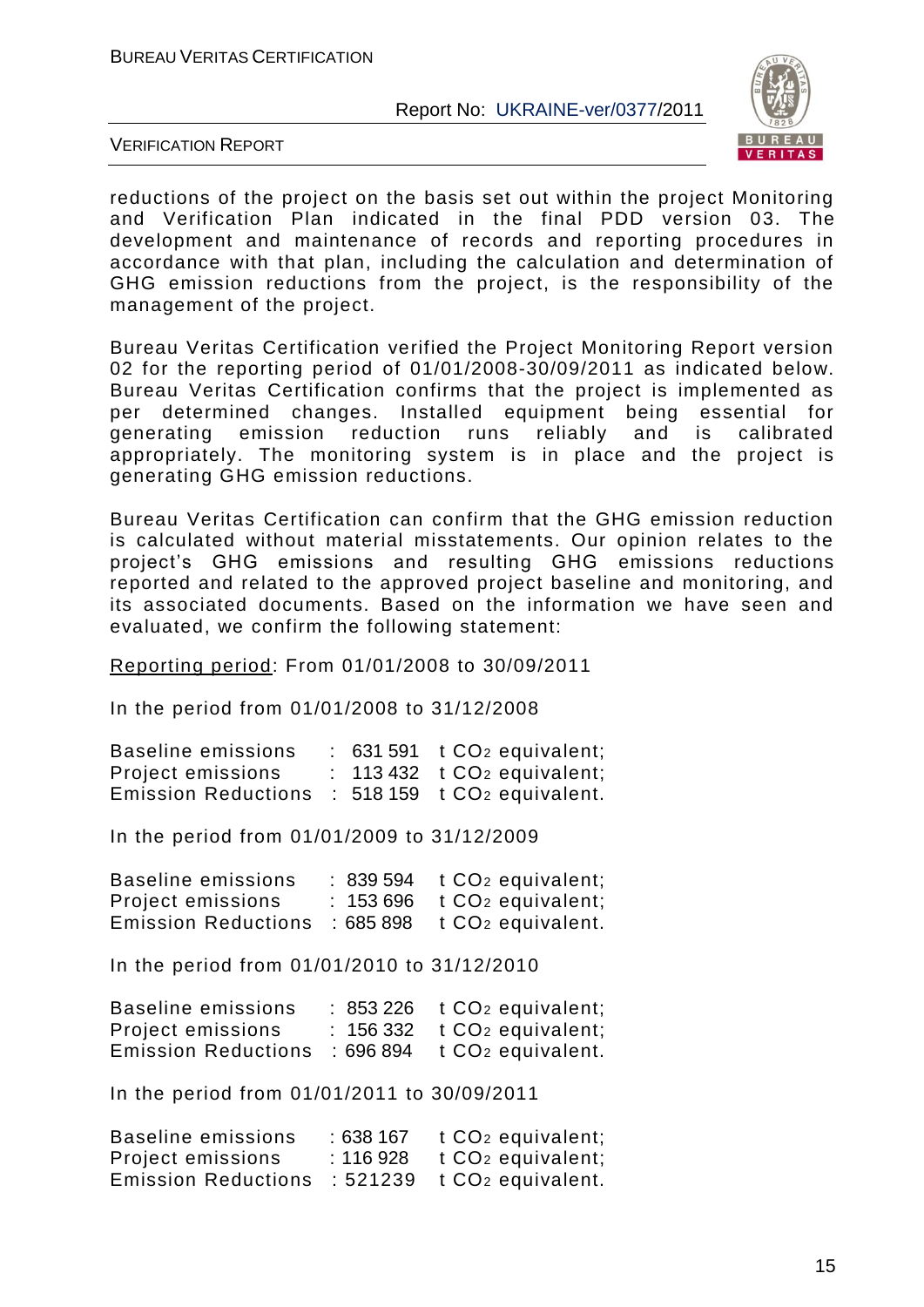

VERIFICATION REPORT

Total amount in the period from 01/01/2008 to 30/09/2011

Baseline emissions : 2 962 578 t CO<sup>2</sup> equivalent; Project emissions : 540 388t CO<sup>2</sup> equivalent; Emission Reductions : 2 422 190 t CO<sup>2</sup> equivalent.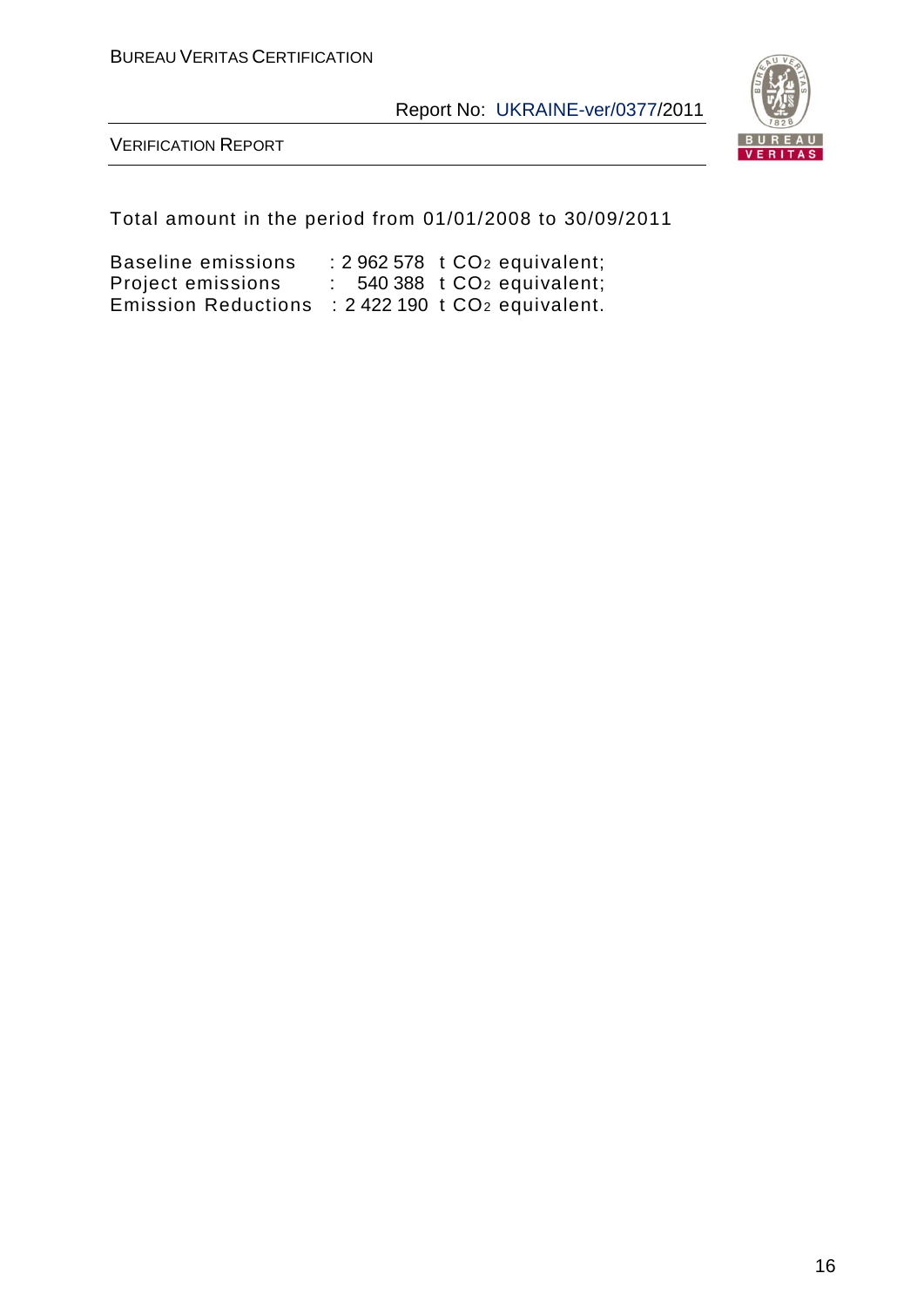

VERIFICATION REPORT

#### **5 REFERENCES**

#### **Category 1 Documents:**

Documents provided by the project participants that relate directly to the GHG components of the project.

|     | The PDD of the JI project "Reduction of methane emissions on the gas                                                                                      |
|-----|-----------------------------------------------------------------------------------------------------------------------------------------------------------|
| /1/ | equipment of gas-distributing points and on the gas armature,                                                                                             |
|     | flanged and threaded connections of gas-distributing networks of PJSC                                                                                     |
|     | "Vinnitsagaz", version 03, as of September 23, 2011                                                                                                       |
| /2/ | Monitoring Report for the period of 01/01/2008-30/09/2011, version 01, as                                                                                 |
|     | of September 23, 2011                                                                                                                                     |
| /3/ | Monitoring Report for the period of 01/01/2008-30/09/2011, version 02, as                                                                                 |
|     | of October 5, 2011                                                                                                                                        |
|     | Annex A to the Monitoring report "Calculation of greenhouse gas emission                                                                                  |
|     | reductions at gas equipment of gas-distribution points (cabinet-type gas-                                                                                 |
| /4/ | distribution points), gas armature, flanged, threaded joints of gas-distribution<br>networks of PJSC «Vinnitsagaz» for the period from January 1, 2008 to |
|     | September 30, 2011.                                                                                                                                       |
|     | Determination Report of the JI project "Reduction of methane emissions                                                                                    |
|     | on the gas equipment of gas-distributing points and on the gas                                                                                            |
| /5/ | armature, flanged and threaded connections of gas-distributing networks                                                                                   |
|     | of PJSC "Vinnitsagaz", issued by Bureau Veritas Certification                                                                                             |
|     | Holding SAS, Nº UKRAINE-det/0365/2011 dated 26/09/2011                                                                                                    |
|     | Letter of Endorsement of the JI project "Reduction of methane emissions                                                                                   |
|     | on the gas equipment of gas-distributing points and on the gas                                                                                            |
| /6/ | armature, flanged and threaded connections of gas-distributing networks                                                                                   |
|     | of PJSC "Vinnitsagaz" issued by the State Environmental Investment                                                                                        |
|     | Agency of Ukraine Nº 2457/23/7 dated 08/09/2011                                                                                                           |
| 7   | Letter of Approval № 2905/23/7 issued by the State Environmental                                                                                          |
|     | Investment Agency of Ukraine as of 04/10/2011                                                                                                             |
| /8/ | Letter of Approval № #12-1/7524 issued by the Ministry of the<br>Environment of Estonia dated 05/10/2011.                                                 |
|     |                                                                                                                                                           |

#### **Category 2 Documents:**

Background documents related to the design and/or methodologies employed in the design or other reference documents.

|             |  |  | /1/   Approved consolidated baseline methodology AM0023 "Leak     |  |  |
|-------------|--|--|-------------------------------------------------------------------|--|--|
|             |  |  | reduction from natural gas pipeline compressor or gate stations", |  |  |
| version 3.0 |  |  |                                                                   |  |  |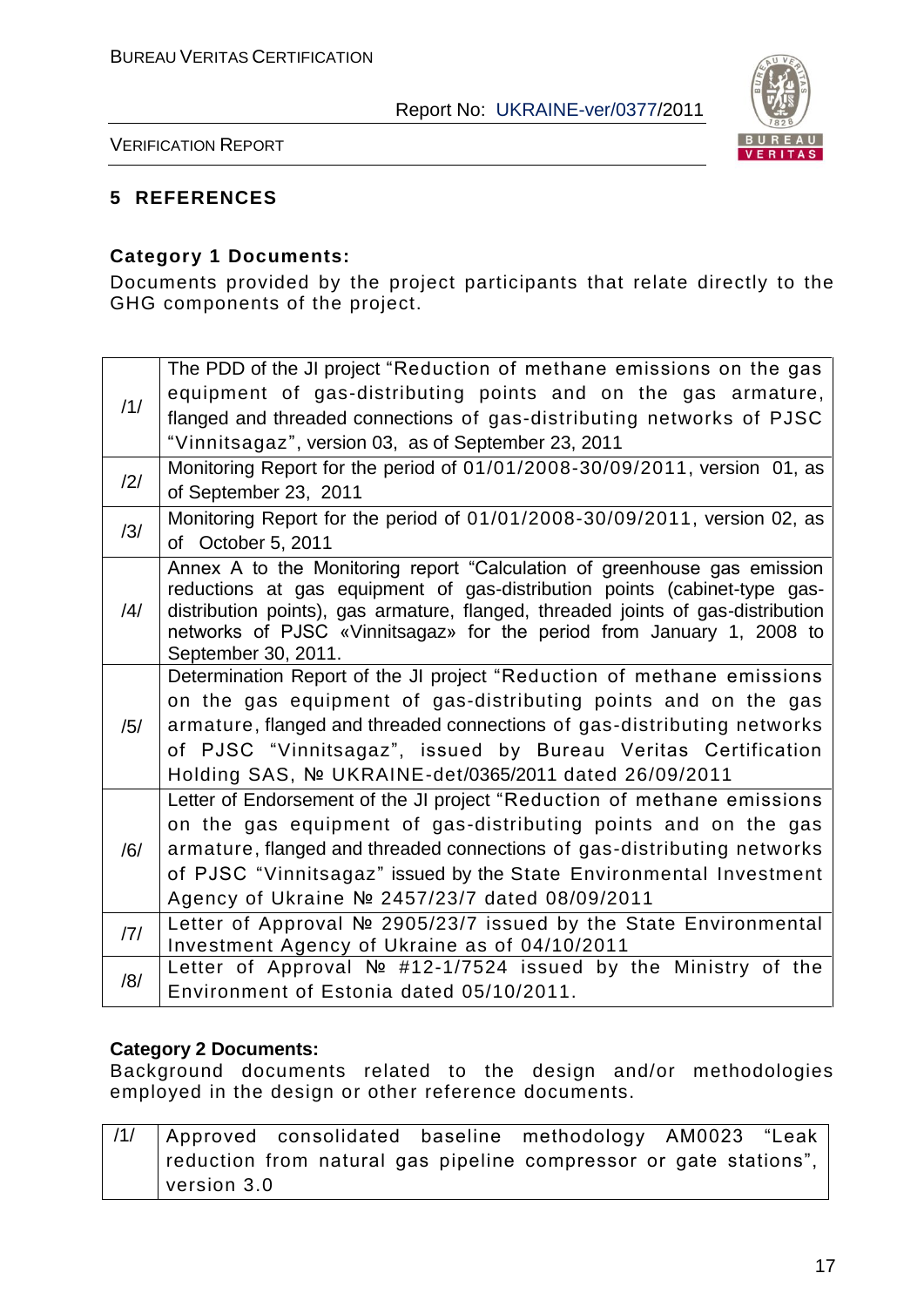

| /2/          | Registry of gas distribution points and gas fittings of the JI project                                                        |
|--------------|-------------------------------------------------------------------------------------------------------------------------------|
|              | "Reduction of methane emissions on the gas equipment of gas-                                                                  |
|              | distributing points and on the gas armature, flanged and threaded                                                             |
|              | connections of gas-distributing networks of PJSC "Vinnitsagaz"                                                                |
| /3/          | List of metering equipment with indication of their place of                                                                  |
|              | installation and territory, where the business activity relating to                                                           |
|              | distribution of<br>natural and petroleum<br>gas<br>between<br><b>PJSC</b>                                                     |
|              | "Vinnitsagaz» and licensees with the transportation of natural and                                                            |
| /4/          | petroleum gas by trunk pipelines is carried out.<br>The Memorandum of understanding in relation to the JI project between     |
|              | Moston Properties Limited and PJSC "Vinnitsagaz" dated 29/08/2006                                                             |
| /5/          |                                                                                                                               |
|              | Order of the chairman of the management board of OJSC                                                                         |
|              | "Vinnitsagaz" № 143 on creation of Working team responsible for                                                               |
|              | natural gas leaks reduction and repair at gas distribution networks                                                           |
|              | equipment in the framework of the JI project implementation dated                                                             |
|              | 30/18/2006                                                                                                                    |
| /6/          | Order of the acting chairman of the management board of PJSC<br>"Vinnitsagaz" on changes of the structure of the Working team |
|              | responsible for control over natural gas leakage at equipment of                                                              |
|              | gas distribution networks and elimination of natural gas leakage in                                                           |
|              | the framework of the JI project № 291 dated 27/07/2011                                                                        |
| /7/          | Monitoring Plan dated 2005                                                                                                    |
| /8/          | Contract on metrological service dated 26/02/2010                                                                             |
| /9/          | Passport of gas analyzer EX-TEC® SR5                                                                                          |
| /10/         | Passport of the stopwatch SOS pr-2b-2-000                                                                                     |
| /11/         | Passport of mercury thermometer TL 4                                                                                          |
| /12/         | Passport of the barometer aneroid BAMM-1                                                                                      |
| /13/         | Passport of wedge steel valve with pull-out stem                                                                              |
| /14/         | Passport of steel flanged valve                                                                                               |
| /15/<br>/16/ | Passport of filters of mesh-type FS and hair type FV-50<br>Passport of safety waste valves PSK n/5                            |
| /17/         | Passport of the pressure regulator of series RB 3200 Actaris                                                                  |
| /18/         | Passport of the filter element - cartridge of filter FV-100                                                                   |
| /19/         | Passport of the ball flanged shortened valve KZSHS 41 nzh PS                                                                  |
| /20/         | Passport of gas pressure regulator RDG-150/200N(B)/140                                                                        |
| /21/         | Passport of the mechanical stopwatch SOS pr-2b-2-000                                                                          |
| /22/         | on repair and maintenance of devices<br>The<br>contract<br>dated                                                              |
|              | 13/04/2010                                                                                                                    |
| /23/         | Information on the availability of project documents and as-built                                                             |
|              | documents on pipelines and structures thereat                                                                                 |
| /24/         | Information on material and technical base of PJSC "Vinnitsagaz"                                                              |
| /25/         | Statement of monitoring volumes of methane leaks in the course of                                                             |
|              | unscheduled<br>repairs at GDPs (CGDPs)<br>making<br>of<br><b>PJSC</b>                                                         |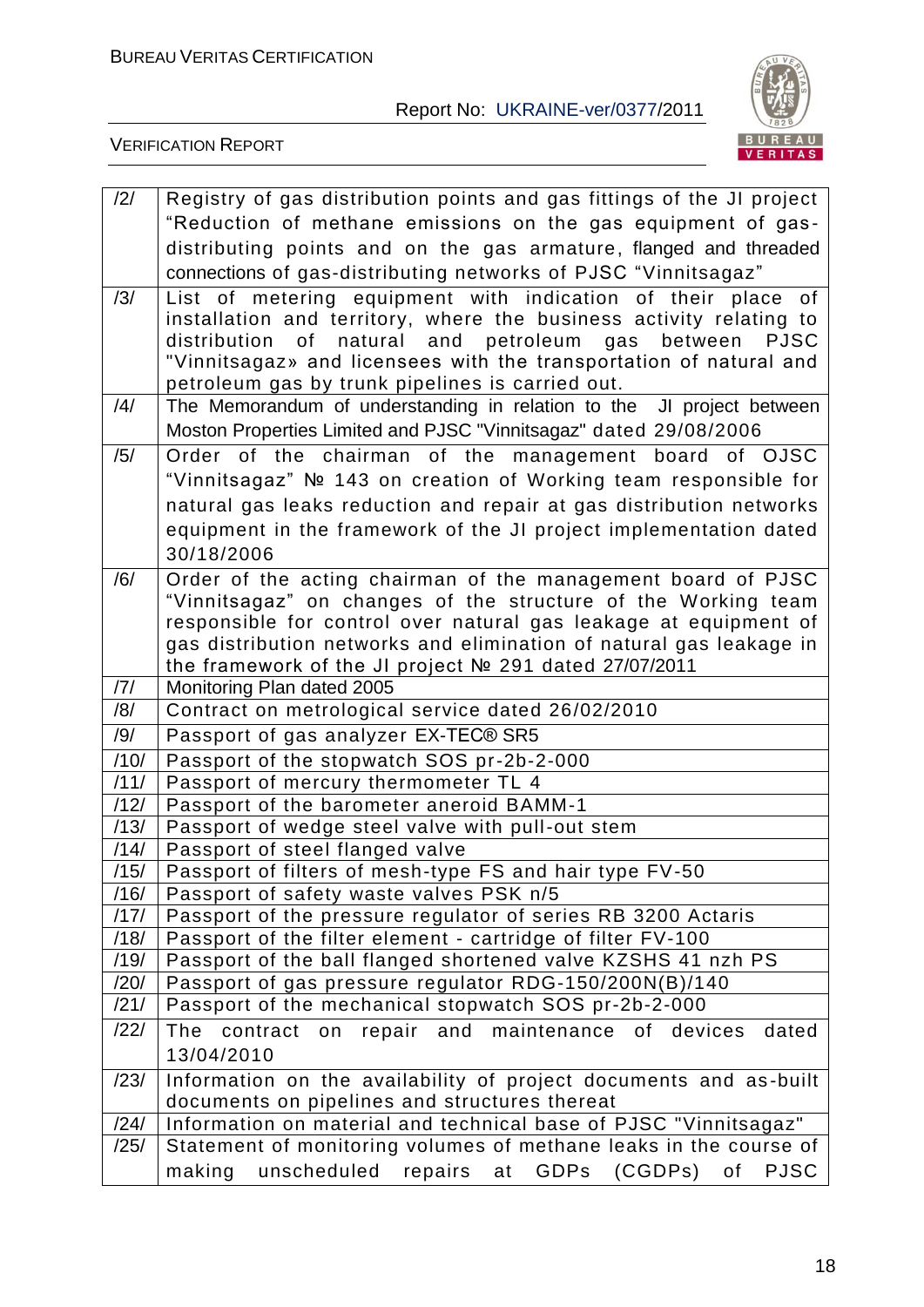

|      | "Vinnitsagaz", GDPs March 2008                                                                          |
|------|---------------------------------------------------------------------------------------------------------|
| /26/ | Statement of monitoring volumes of methane leaks in the course of                                       |
|      | unscheduled repairs at GDPs<br>(CGDPs) of<br><b>PJSC</b><br>making                                      |
|      | "Vinnitsagaz", gas fittings March 2008                                                                  |
| /27/ | Statement of monitoring volumes of methane leaks in the course of                                       |
|      | (CGDPs) of<br>unscheduled repairs at GDPs<br>making<br><b>PJSC</b>                                      |
|      | "Vinnitsagaz", GDPs October 2008                                                                        |
| /28/ | Statement of monitoring volumes of methane leaks in the course of                                       |
|      | unscheduled repairs at GDPs<br>(CGDPs) of<br><b>PJSC</b><br>making                                      |
|      | "Vinnitsagaz", GDPs March 2009                                                                          |
| /29/ | Report on the licensed activity of PJSC "Vinnitsagaz" business<br>entities                              |
| /30/ | Calibration certificate on working measuring instrument, valid until                                    |
|      | April 16, 2009                                                                                          |
| /31/ | Calibration certificate on working measuring instrument, valid until                                    |
|      | April 16, 2012                                                                                          |
| /32/ | Certificate on state metrological attestation dated 15/06/2011                                          |
| /33/ | Certificate on state metrological attestation dated 20/12/2010                                          |
| /34/ | Calibration certificate on working measuring instrument, valid until<br>30/06/2012                      |
| /35/ | Calibration certificate on working measuring instrument, valid until                                    |
|      | 20/03/2014                                                                                              |
| /36/ | Calibration certificate on working measuring instrument, valid until<br>14/09/2010                      |
| /37/ | Calibration certificate on working measuring instrument, valid until                                    |
| /38/ | 15/09/2012<br>Calibration certificate on working measuring instrument, valid until                      |
|      | 21/01/2013                                                                                              |
|      | /39/ Calibration certificate on working measuring instrument, valid until                               |
|      | 25/11/2011                                                                                              |
| /40/ | Calibration certificate on working measuring instrument, valid until<br>25/11/2011                      |
| /41/ | Manual for operation of gas analyzer EX-TEC® SR5                                                        |
| /42/ | Permission to carry out works of heightened danger dated                                                |
|      | 25/04/2011                                                                                              |
| /43/ | Photo "Monitoring leaks measurements at GDP (CGDP) devices"                                             |
| /44/ | Photo "Visualization of leaks at flanged, threaded joints of gas                                        |
| /45/ | distribution networks of PJSC "Vinnitsagaz"<br>Photo of barometer, stopwatch, thermometer, gas analyzer |
|      |                                                                                                         |
| /46/ | Photo of new equipment                                                                                  |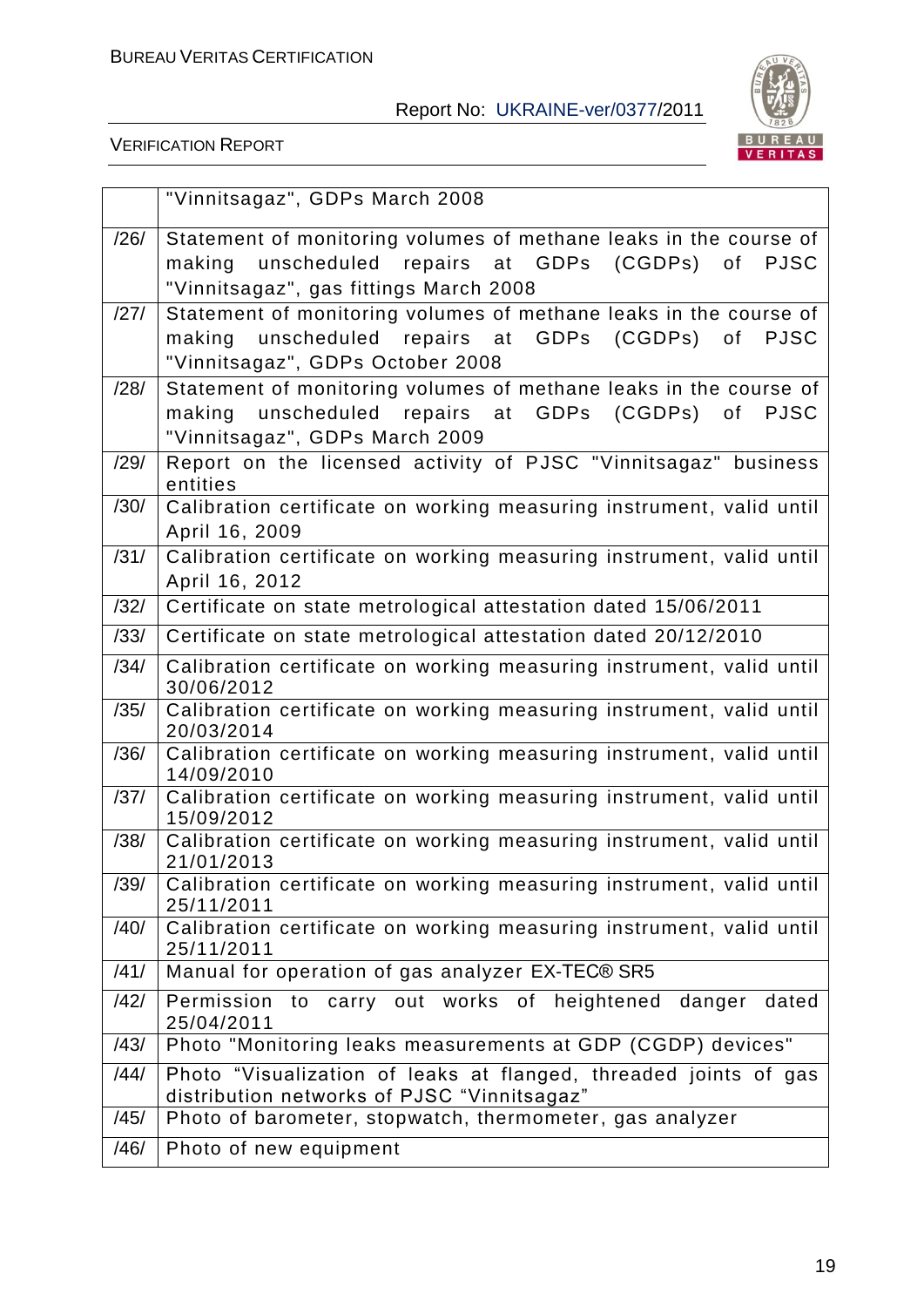

VERIFICATION REPORT

#### **Persons interviewed:**

List persons interviewed during the verification or persons that contributed with other information that are not included in the documents listed above.

|     | <b>Name</b>     | Organization                 | <b>Position</b>                                            |
|-----|-----------------|------------------------------|------------------------------------------------------------|
| /1/ | Voytenko O.S.   | <b>PJSC</b><br>«Vinnitsagaz» | Head of the Working Team                                   |
| /2/ | Kachur K.V.     | <b>PJSC</b><br>«Vinnitsagaz» | Secretary                                                  |
| /3/ | Dzimina M.D.    | <b>PJSC</b><br>«Vinnitsagaz» | Engineer                                                   |
| /4/ | Glubokiy V.V.   | <b>PJSC</b><br>«Vinnitsagaz» | Technologist                                               |
| /5/ | Bachinskiy V.V. | <b>PJSC</b><br>«Vinnitsagaz» | Metrologist                                                |
| /6/ | Belov E.V.      | "CEP" Ltd.                   | <b>Consultant of CEP Carbon Emissions</b><br>Partners S.A. |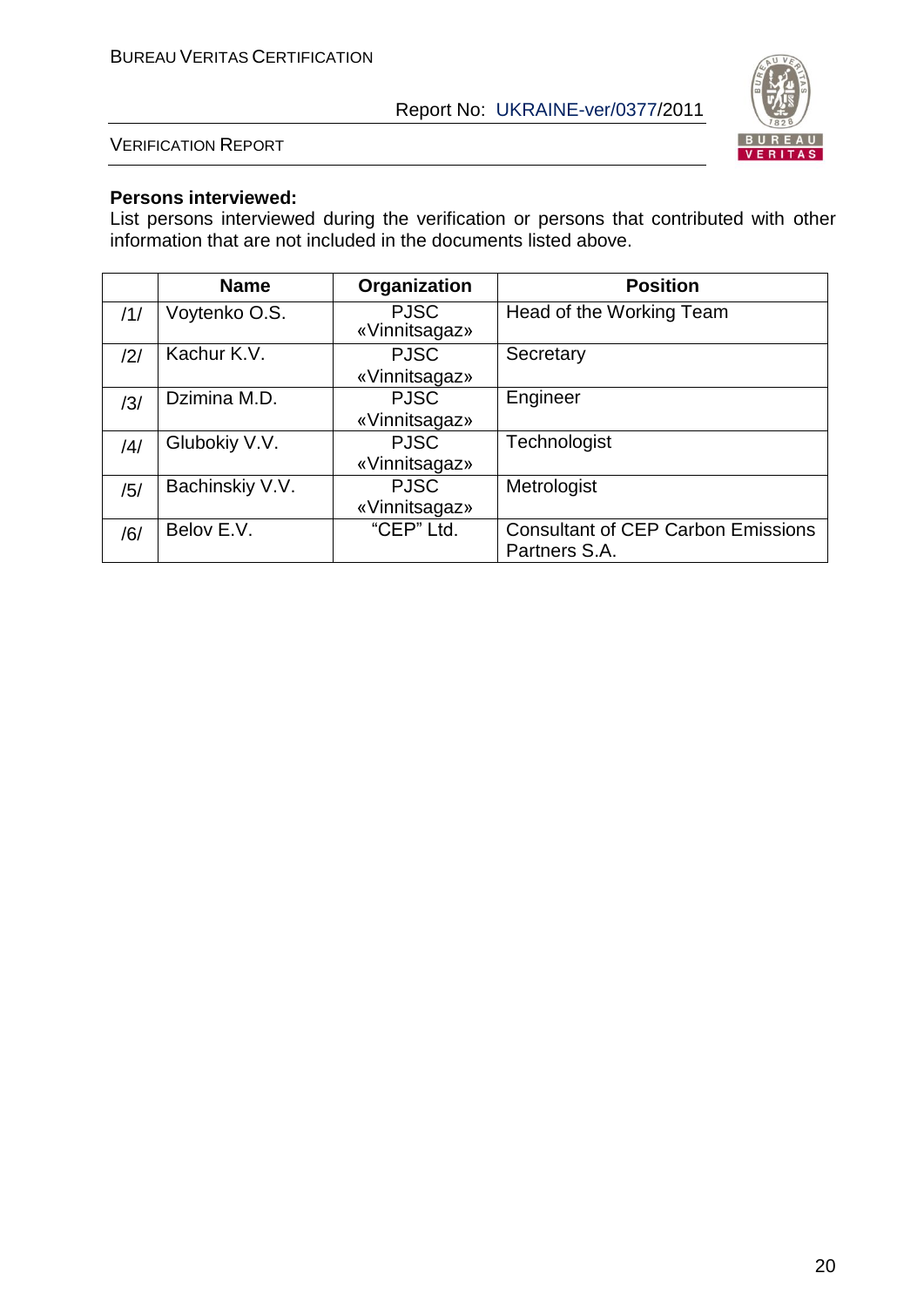

#### VERIFICATION REPORT

APPENDIX A: VERIFICATION PROTOCOL

#### **BUREAU VERITAS CERTIFICATION HOLDING SAS**

#### **VERIFICATION PROTOCOL**

#### **Check list for verification, according to the JOINT IMPLEMENTATION DETERMINATION AND VERIFICATION MANUAL (Version 01)**

| <b>DVM</b><br><b>Paragrap</b><br>h. | <b>Check Item</b>                                                                                                                                                                                                                                                             | <b>Initial finding</b>                                                                                                                                                                                                                                                                                                                                                                                                                       | <b>Draft</b><br><b>Conclusion</b>                              | <b>Final</b><br><b>Conclusion</b>    |
|-------------------------------------|-------------------------------------------------------------------------------------------------------------------------------------------------------------------------------------------------------------------------------------------------------------------------------|----------------------------------------------------------------------------------------------------------------------------------------------------------------------------------------------------------------------------------------------------------------------------------------------------------------------------------------------------------------------------------------------------------------------------------------------|----------------------------------------------------------------|--------------------------------------|
|                                     | <b>Project approvals by Parties involved</b>                                                                                                                                                                                                                                  |                                                                                                                                                                                                                                                                                                                                                                                                                                              |                                                                |                                      |
| 90                                  | Has the DFP of at least one Party involved,<br>other than the host Party, issued a written<br>project approval when submitting the first<br>verification report to the secretariat for<br>publication in accordance with paragraph<br>38 of the JI guidelines, at the latest? | The project was approved by both the Host Party<br>(Ukraine) and the other Party involved (Estonia).<br>Written project approvals were issued by DFPs of<br>Parties involved. Both Letters of Approval were<br>available at the beginning of the first verification of the<br>project.                                                                                                                                                       | OK.                                                            | OK.                                  |
| 91                                  | Are all the written project approvals by<br>Parties involved unconditional?                                                                                                                                                                                                   | Yes, all the written project approvals by Parties<br>involved are unconditional.                                                                                                                                                                                                                                                                                                                                                             | <b>OK</b>                                                      | OK.                                  |
|                                     | <b>Project implementation</b>                                                                                                                                                                                                                                                 |                                                                                                                                                                                                                                                                                                                                                                                                                                              |                                                                |                                      |
| 92                                  | Has the project been implemented in<br>accordance with the PDD regarding which<br>the determination has been deemed final<br>and is so listed on the UNFCCC JI<br>website?                                                                                                    | <b>CL 01.</b> The project was implemented with some<br>deviations from the PDD regarding which the<br>determination has been deemed final and is so listed<br>on the UNFCCC JI website, namely: according to the<br>PDD the implementation of repair works finishes in<br>2008. But the Monitoring report states that in 2008 631<br>units of GDPs (CGDPs) and 101 units of gas fittings<br>were repaired and 158 units of GDPs (CGDPs) were | <b>CL 01</b><br><b>CL 02</b><br><b>CAR 01</b><br><b>CAR 02</b> | OK.<br>OK.<br><b>OK</b><br><b>OK</b> |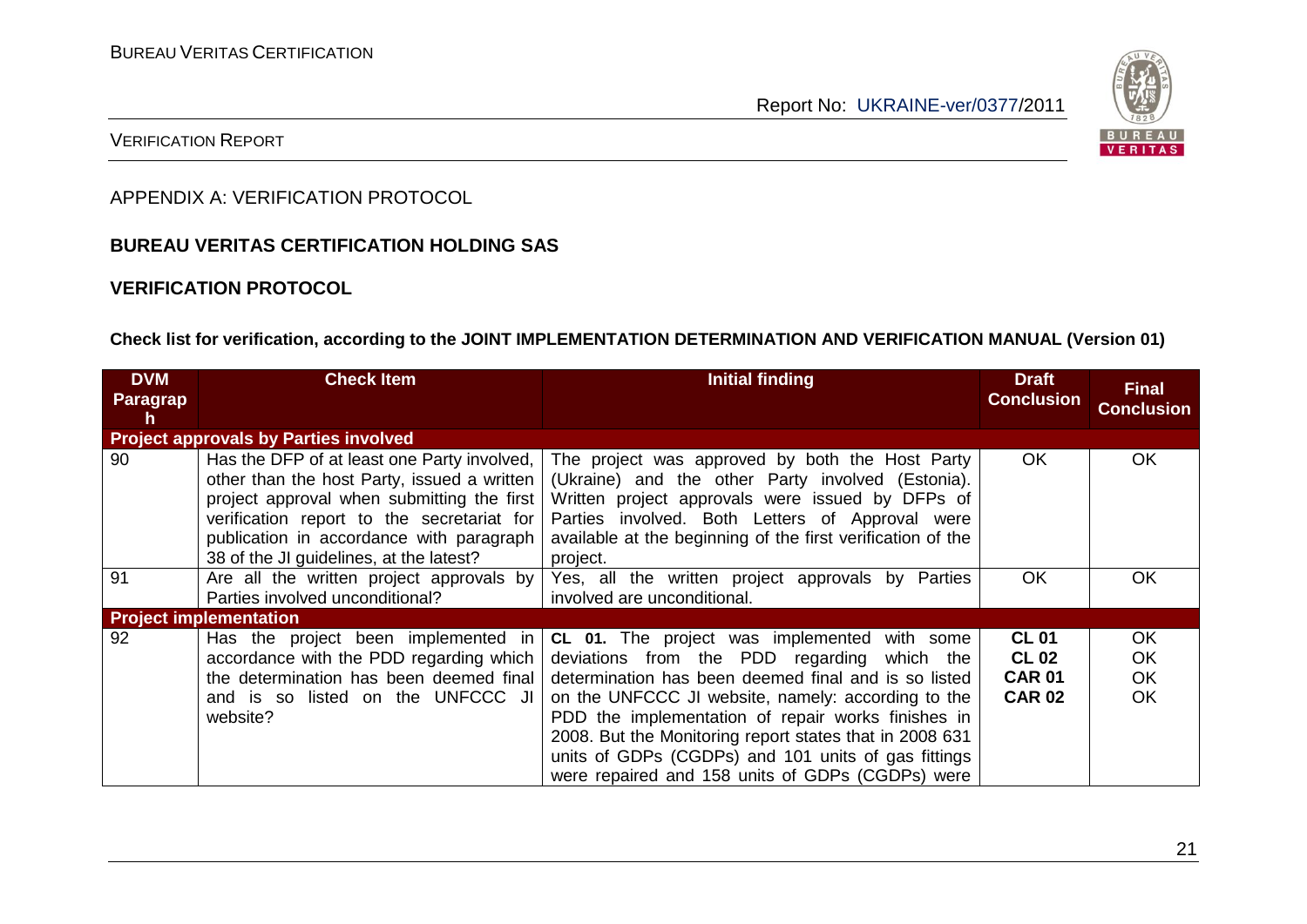

| <b>DVM</b><br>Paragrap<br>h. | <b>Check Item</b>                                                                                                                                                                                  | <b>Initial finding</b>                                                                                                                                                                                                                     | <b>Draft</b><br><b>Conclusion</b> | <b>Final</b><br><b>Conclusion</b> |
|------------------------------|----------------------------------------------------------------------------------------------------------------------------------------------------------------------------------------------------|--------------------------------------------------------------------------------------------------------------------------------------------------------------------------------------------------------------------------------------------|-----------------------------------|-----------------------------------|
|                              |                                                                                                                                                                                                    | repaired in 2009. Please explain this discrepancy.                                                                                                                                                                                         |                                   |                                   |
|                              |                                                                                                                                                                                                    | CL 02. The data provided in the PDD relating to project<br>GHG emissions, baseline GHG emissions and GHG<br>emission reductions do not coincide with the data<br>stated in the MR. Please provide, justification of this<br>inconsistency. |                                   |                                   |
|                              |                                                                                                                                                                                                    | <b>CAR 01.</b> Please provide evidence that prove number of<br>the equipment pcs. replaced during the monitoring<br>period.                                                                                                                |                                   |                                   |
|                              |                                                                                                                                                                                                    | <b>CAR 02.</b> Please translate the name of the section A.9<br>into English in the English version of the Monitoring<br>report.                                                                                                            |                                   |                                   |
| 93                           | What is the status of operation of the<br>project during the monitoring period?                                                                                                                    | Project was operational for the whole monitoring<br>period, which is 01/01/2008-30/09/2011.                                                                                                                                                | OK                                | <b>OK</b>                         |
|                              | <b>Compliance with monitoring plan</b>                                                                                                                                                             |                                                                                                                                                                                                                                            |                                   |                                   |
| 94                           | Did the monitoring occur in accordance<br>with the monitoring plan included in the<br>PDD regarding which the determination<br>has been deemed final and is so listed on<br>the UNFCCC JI website? | Yes, monitoring occured in accordance with the<br>monitoring plan included in the PDD version 03<br>regarding which the determination has been deemed<br>final and is so listed on the UNFCCC JI website.                                  | OK                                | OK                                |
| 95(a)                        | For calculating the emission reductions or<br>enhancements of net removals, were key<br>factors, e.g. those listed in 23 (b) (i)-(vii)<br>above, influencing the baseline emissions                | Yes, for calculating the emission reductions such key<br>factors as the rate of leakage for each leakage found,<br>gas temperature and pressure, volume of capacity, the<br>concentration of methane in the sample, the time               | OK                                | OK                                |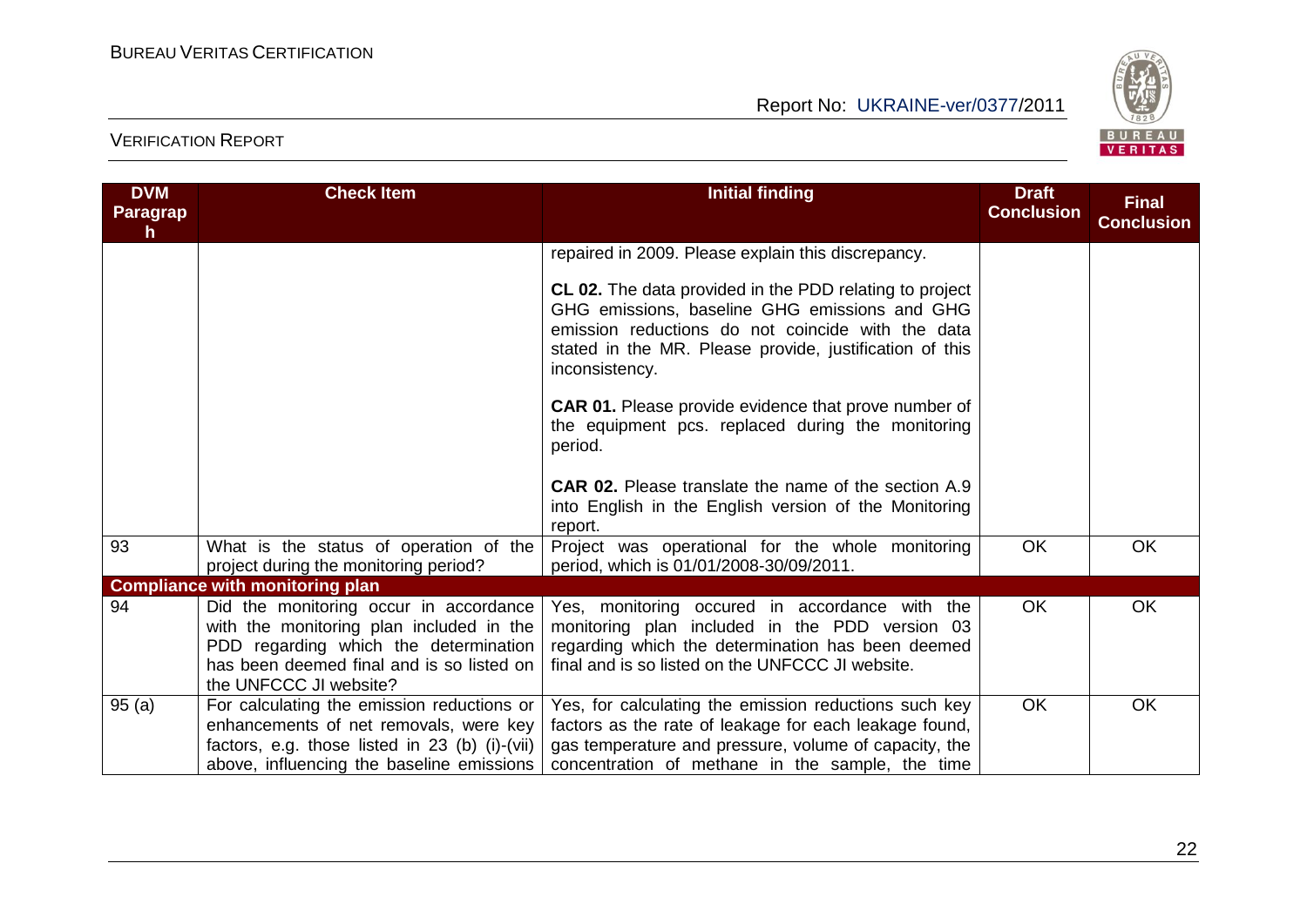

| <b>DVM</b><br><b>Paragrap</b><br>h. | <b>Check Item</b>                                                                                                                                                                                                                                                 | <b>Initial finding</b>                                                                                                                                                                                                                                                                                                                                                                                                                                                                                         | <b>Draft</b><br><b>Conclusion</b> | <b>Final</b><br><b>Conclusion</b> |
|-------------------------------------|-------------------------------------------------------------------------------------------------------------------------------------------------------------------------------------------------------------------------------------------------------------------|----------------------------------------------------------------------------------------------------------------------------------------------------------------------------------------------------------------------------------------------------------------------------------------------------------------------------------------------------------------------------------------------------------------------------------------------------------------------------------------------------------------|-----------------------------------|-----------------------------------|
|                                     | or net removals and the activity level of the<br>project and the emissions or removals as<br>well as risks associated with the project<br>taken into account, as appropriate?                                                                                     | during which the concentration of methane in the<br>volume capacity reaches a certain level, experience in<br>implementing measures envisaged by the project, the<br>current practice that exists in Ukraine in this area,<br>financial costs and the availability of expertise,<br>legislation affecting the emissions in the baseline, level<br>of activity on the project and the project emissions and<br>risks associated with the project were taken into<br>account, as appropriate.                    |                                   |                                   |
| 95(b)                               | Are data sources used for calculating<br>emission reductions or enhancements of<br>net removals clearly identified, reliable and<br>transparent?                                                                                                                  | Data sources used for calculating emission reductions<br>(measuring equipment - gas analyzer "EX-TEC®SR5",<br>stop-watch timer "SOS pr-2b-2 ', mercury glass<br>thermometer of TL-4 type, flow meter, pressure gauge;<br>information from manufacturers and IPCC) are clearly<br>identified, reliable and transparent.<br><b>CAR 03.</b> Please indicate external data (emission<br>factors, IPCC data are not internal data of PP but<br>publicly available external data).                                   | <b>CAR 03</b>                     | OK                                |
| 95(c)                               | Are emission factors, including default<br>emission factors, if used for calculating the<br>emission reductions or enhancements of<br>net removals, selected by carefully<br>balancing accuracy and reasonableness,<br>and appropriately justified of the choice? | emission factors, including default emission<br>Yes. The results of the results of the results of the results of the results of the results of the results of the results of the results of the results of the results of the results of the results of the results of the res<br>factors, that were used for calculating the emission<br>reductions or enhancements of net removals, were<br>selected by carefully balancing accuracy<br>and<br>reasonableness, and appropriately justified of the<br>choice. | <b>OK</b>                         | OK                                |
| 95(d)                               | Is the calculation of emission reductions or<br>enhancements of net removals based on<br>conservative assumptions and the most                                                                                                                                    | Yes, the calculation of emission reductions is based on<br>conservative assumptions and the most plausible<br>scenarios in a transparent manner.                                                                                                                                                                                                                                                                                                                                                               | <b>CAR 04</b>                     | <b>OK</b>                         |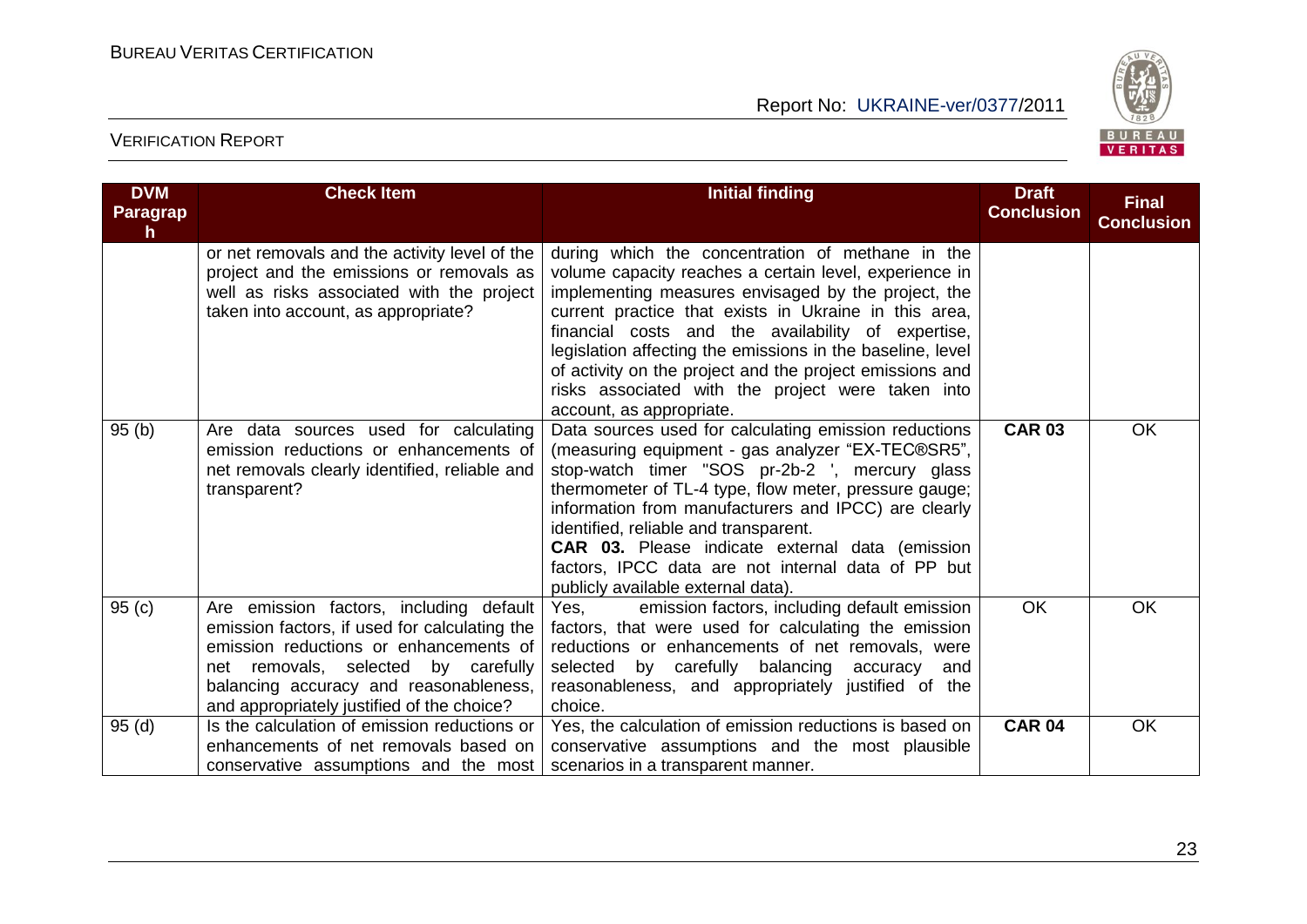

| <b>DVM</b><br>Paragrap<br>h | <b>Check Item</b>                                                                                                                                                                                                                                                                                                                         | <b>Initial finding</b>                                                                                                                                                                                                                                         | <b>Draft</b><br><b>Conclusion</b> | <b>Final</b><br><b>Conclusion</b> |
|-----------------------------|-------------------------------------------------------------------------------------------------------------------------------------------------------------------------------------------------------------------------------------------------------------------------------------------------------------------------------------------|----------------------------------------------------------------------------------------------------------------------------------------------------------------------------------------------------------------------------------------------------------------|-----------------------------------|-----------------------------------|
|                             | plausible<br>scenarios in a<br>transparent<br>manner?                                                                                                                                                                                                                                                                                     | <b>CAR 04.</b> Total value of emission reductions in<br>01/01/2008-30/09/2011 do not correspond to the sum<br>of annual values for this period. A mistake was made in<br>calculation of emission reductions for 2011. Please,<br>make appropriate corrections. |                                   |                                   |
|                             | Applicable to JI SSC projects only                                                                                                                                                                                                                                                                                                        |                                                                                                                                                                                                                                                                |                                   |                                   |
| 96                          | Is the relevant threshold to be classified as<br>JI SSC project not exceeded during the<br>monitoring period on an annual average<br>basis?<br>If the threshold is exceeded, is the<br>emission<br>reduction<br>maximum<br>level<br>estimated in the PDD for the JI SSC<br>project or the bundle for the monitoring<br>period determined? | N/a                                                                                                                                                                                                                                                            | N/a                               | N/a                               |
|                             | Applicable to bundled JI SSC projects only                                                                                                                                                                                                                                                                                                |                                                                                                                                                                                                                                                                |                                   |                                   |
| 97(a)                       | Has the composition of the bundle not<br>changed from that is stated in F-JI-<br><b>SSCBUNDLE?</b>                                                                                                                                                                                                                                        | N/a                                                                                                                                                                                                                                                            | N/a                               | N/a                               |
| 97 <sub>(b)</sub>           | If the determination was conducted on the<br>basis of an overall monitoring plan, have<br>the project participants submitted a<br>common monitoring report?                                                                                                                                                                               | N/a                                                                                                                                                                                                                                                            | N/a                               | N/a                               |
| 98                          | If the monitoring is based on a monitoring<br>plan that provides for overlapping<br>monitoring periods, are the monitoring<br>periods per component of the project                                                                                                                                                                        | N/a                                                                                                                                                                                                                                                            | N/a                               | N/a                               |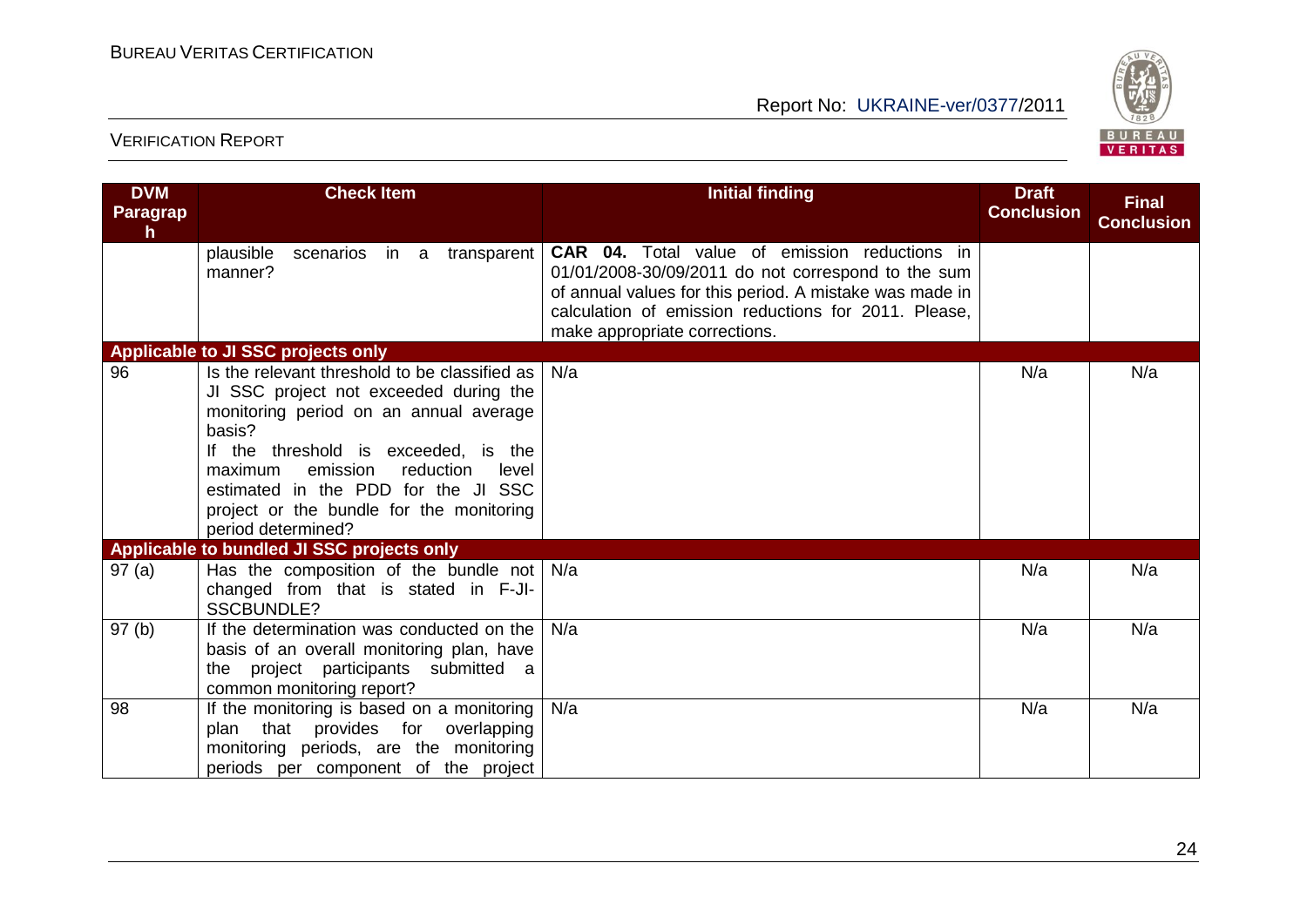

| <b>DVM</b><br><b>Paragrap</b><br>h. | <b>Check Item</b>                                                                                                                                                                                                                                                                         | <b>Initial finding</b>                                                                                                                                                                                                                                                                                                                                                                                         | <b>Draft</b><br><b>Conclusion</b> | <b>Final</b><br><b>Conclusion</b> |
|-------------------------------------|-------------------------------------------------------------------------------------------------------------------------------------------------------------------------------------------------------------------------------------------------------------------------------------------|----------------------------------------------------------------------------------------------------------------------------------------------------------------------------------------------------------------------------------------------------------------------------------------------------------------------------------------------------------------------------------------------------------------|-----------------------------------|-----------------------------------|
|                                     | clearly specified in the monitoring report?<br>Do the monitoring periods not overlap with<br>those for which verifications were already<br>deemed final in the past?                                                                                                                      |                                                                                                                                                                                                                                                                                                                                                                                                                |                                   |                                   |
|                                     | <b>Revision of monitoring plan</b>                                                                                                                                                                                                                                                        |                                                                                                                                                                                                                                                                                                                                                                                                                |                                   |                                   |
|                                     | Applicable only if monitoring plan is revised by project participant                                                                                                                                                                                                                      |                                                                                                                                                                                                                                                                                                                                                                                                                |                                   |                                   |
| 99 (a)                              | Did the project participants provide an<br>appropriate justification for the proposed<br>revision?                                                                                                                                                                                        | The monitoring plan was not revised by the project<br>participants.                                                                                                                                                                                                                                                                                                                                            | N/a                               | N/a                               |
| 99 (b)                              | Does the proposed revision improve the<br>accuracy and/or applicability of information<br>collected<br>compared<br>to the<br>original<br>without<br>monitoring<br>plan<br>changing<br>conformity with the relevant rules and<br>regulations for the establishment of<br>monitoring plans? | N/a                                                                                                                                                                                                                                                                                                                                                                                                            | N/a                               | N/a                               |
| <b>Data management</b>              |                                                                                                                                                                                                                                                                                           |                                                                                                                                                                                                                                                                                                                                                                                                                |                                   |                                   |
| 101 $(a)$                           | Is the implementation of data collection<br>accordance<br>with the<br>procedures in<br>monitoring plan, including the quality<br>control and quality assurance procedures?                                                                                                                | The implementation of data collection procedures is in<br>accordance with the monitoring plan, including the<br>quality control and quality assurance procedures.<br><b>CAR 05.</b> Please provide a clear explanation regarding<br>quality control and quality assurance measures and the<br>respective responsibilities as to such measures.<br><b>CAR 06.</b> Please provide information on the frequency / | <b>CAR 05</b><br><b>CAR 06</b>    | OK.<br><b>OK</b>                  |
|                                     |                                                                                                                                                                                                                                                                                           | periodicity of recording of monitoring parameters.                                                                                                                                                                                                                                                                                                                                                             |                                   |                                   |
| 101(b)                              | Is the function of the monitoring equipment,                                                                                                                                                                                                                                              | Measuring equipment designed for the project                                                                                                                                                                                                                                                                                                                                                                   | <b>CAR 07</b>                     | <b>OK</b>                         |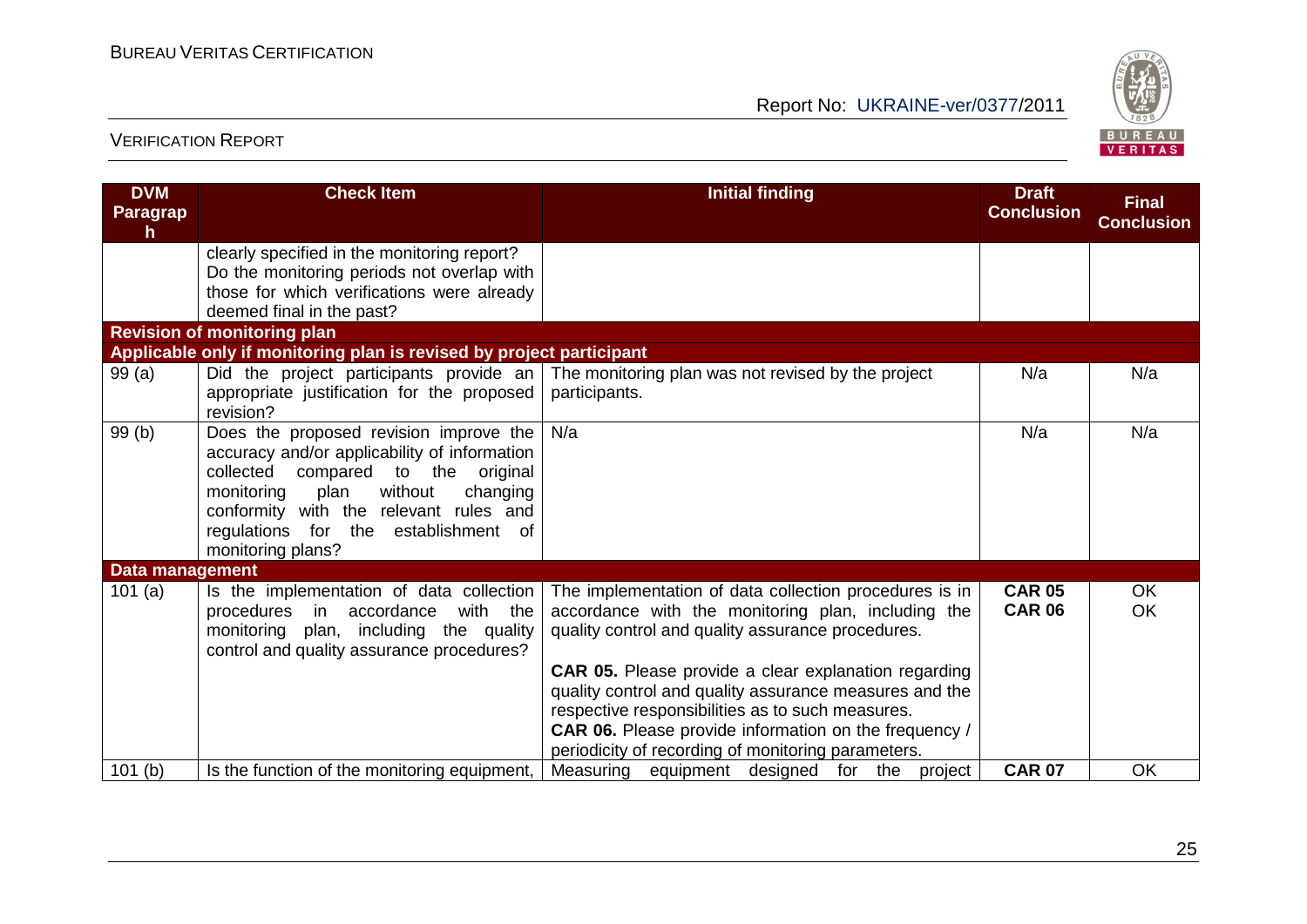

| <b>DVM</b><br><b>Paragrap</b><br>h. | <b>Check Item</b>                                                                                             | <b>Initial finding</b>                                                                                                                                                                                                                                                                                                                                                                                                                                                                                                                                                                                                                                                                                                                                                                                    | <b>Draft</b><br><b>Conclusion</b> | <b>Final</b><br><b>Conclusion</b> |
|-------------------------------------|---------------------------------------------------------------------------------------------------------------|-----------------------------------------------------------------------------------------------------------------------------------------------------------------------------------------------------------------------------------------------------------------------------------------------------------------------------------------------------------------------------------------------------------------------------------------------------------------------------------------------------------------------------------------------------------------------------------------------------------------------------------------------------------------------------------------------------------------------------------------------------------------------------------------------------------|-----------------------------------|-----------------------------------|
|                                     | including its calibration status, is in order?                                                                | monitoring, operates properly, and its calibration is<br>performed according to manufacturer's instructions and<br>standards of the industry. However, there were some<br>questions about measuring equipment to be corrected<br>or clarified:<br>CAR 07. Frequency of calibration of measuring<br>equipment was not specified in the MR. Please provide<br>information on the frequency of calibration of all<br>equipment used for project monitoring.<br><b>CAR 08.</b> Please provide a detailed description in the<br>MR by means of which device the monitoring<br>measurement of methane leaks was carried out.<br><b>CAR 09.</b> Please provide passports of the portable gas<br>analyzer EX-TEC ® SR5, mercury glass thermometer<br>of TL4 type and manometer, which are indicated in the<br>MR. | <b>CAR 08</b><br><b>CAR 09</b>    | <b>OK</b><br><b>OK</b>            |
| 101(c)                              | Are the evidence and records used for the<br>monitoring maintained in a traceable<br>manner?                  | The evidence and records used for the monitoring are<br>maintained in a traceable manner.<br>All information needed for monitoring of emission<br>reductions is stored in paper and / or electronic<br>formats.                                                                                                                                                                                                                                                                                                                                                                                                                                                                                                                                                                                           | <b>CL 03</b>                      | OK                                |
| $101$ (d)                           | Is the data collection and management<br>system for the project in accordance with<br>the<br>monitoring plan? | The data collection and management system of the<br>project is in accordance with the monitoring plan.<br>The Verification team confirms the effectiveness of<br>existing management system and operating system                                                                                                                                                                                                                                                                                                                                                                                                                                                                                                                                                                                          | OK                                | OK                                |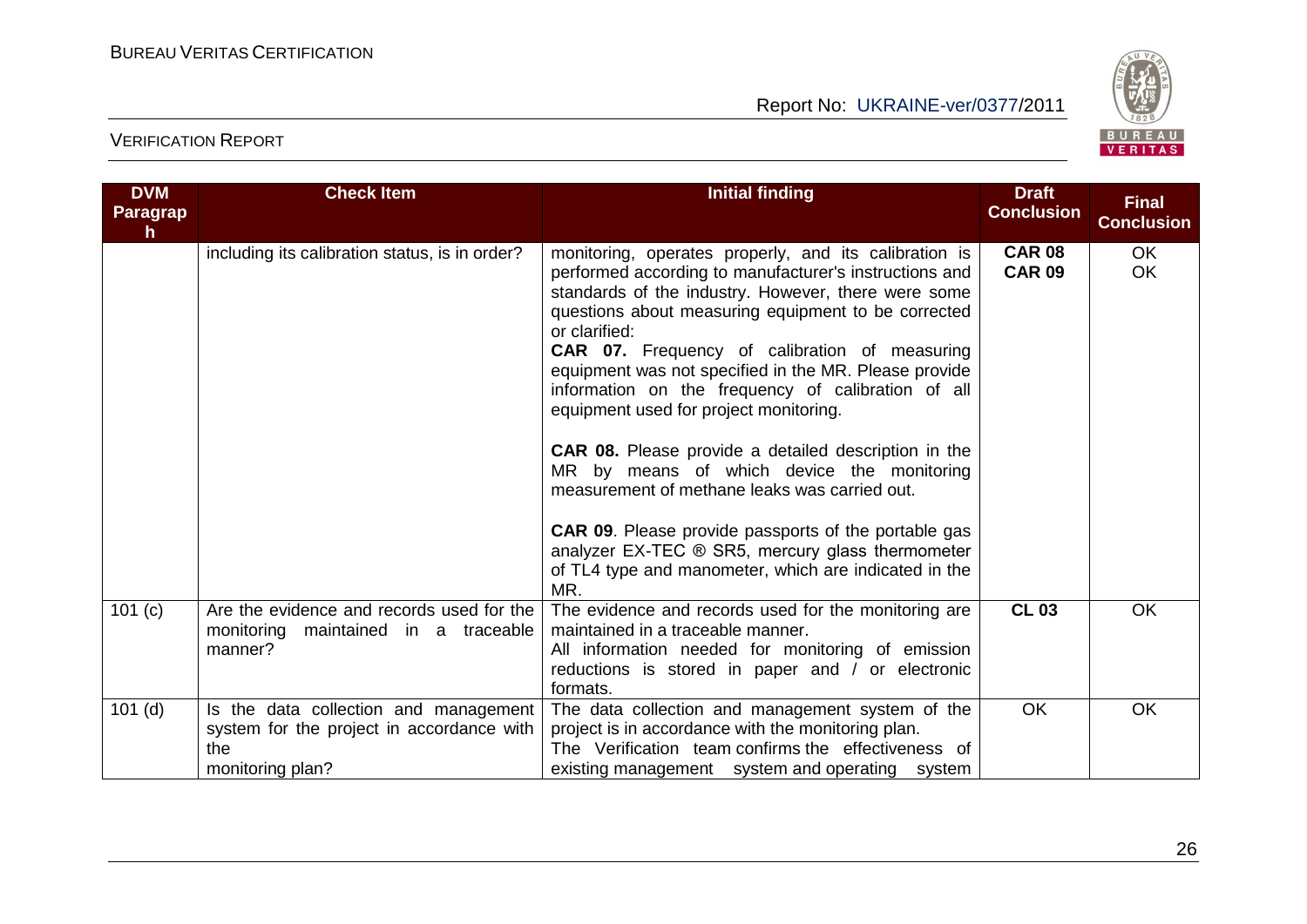

| <b>DVM</b><br>Paragrap<br>h | <b>Check Item</b>                                                                                                                                                                                     | <b>Initial finding</b>                                                 | <b>Draft</b><br><b>Conclusion</b> | <b>Final</b><br><b>Conclusion</b> |
|-----------------------------|-------------------------------------------------------------------------------------------------------------------------------------------------------------------------------------------------------|------------------------------------------------------------------------|-----------------------------------|-----------------------------------|
|                             |                                                                                                                                                                                                       | and considers them suitable for reliable monitoring of<br>the project. |                                   |                                   |
|                             |                                                                                                                                                                                                       | CL 04. Please, check the numbering of Tables and<br>Figures in the MR. |                                   |                                   |
|                             | Verification regarding programs of activities (additional elements for assessment)                                                                                                                    |                                                                        |                                   |                                   |
| 102                         | Is any JPA that has not been added to the<br>JI PoA not verified?                                                                                                                                     | N/a                                                                    | N/a                               | N/a                               |
| 103                         | Is the verification based on the monitoring<br>reports of all JPAs to be verified?                                                                                                                    | N/a                                                                    | N/a                               | N/a                               |
| 103                         | Does the verification ensure the accuracy<br>and conservativeness of the emission<br>reductions or enhancements of removals<br>generated by each JPA?                                                 | N/a                                                                    | N/a                               | N/a                               |
| 104                         | Does the monitoring period not overlap<br>with previous monitoring periods?                                                                                                                           | N/a                                                                    | N/a                               | N/a                               |
| 105                         | If the AIE learns of an erroneously included<br>JPA, has the AIE informed the JISC of its<br>findings in writing?                                                                                     | N/a                                                                    | N/a                               | N/a                               |
|                             | Applicable to sample-based approach only                                                                                                                                                              |                                                                        |                                   |                                   |
| 106                         | Does the sampling plan prepared by the<br>$AIE$ :<br>(a) Describe its sample selection, taking<br>into<br>account that:<br>(i) For each verification that uses a<br>sample-based approach, the sample | N/a                                                                    | N/a                               | N/a                               |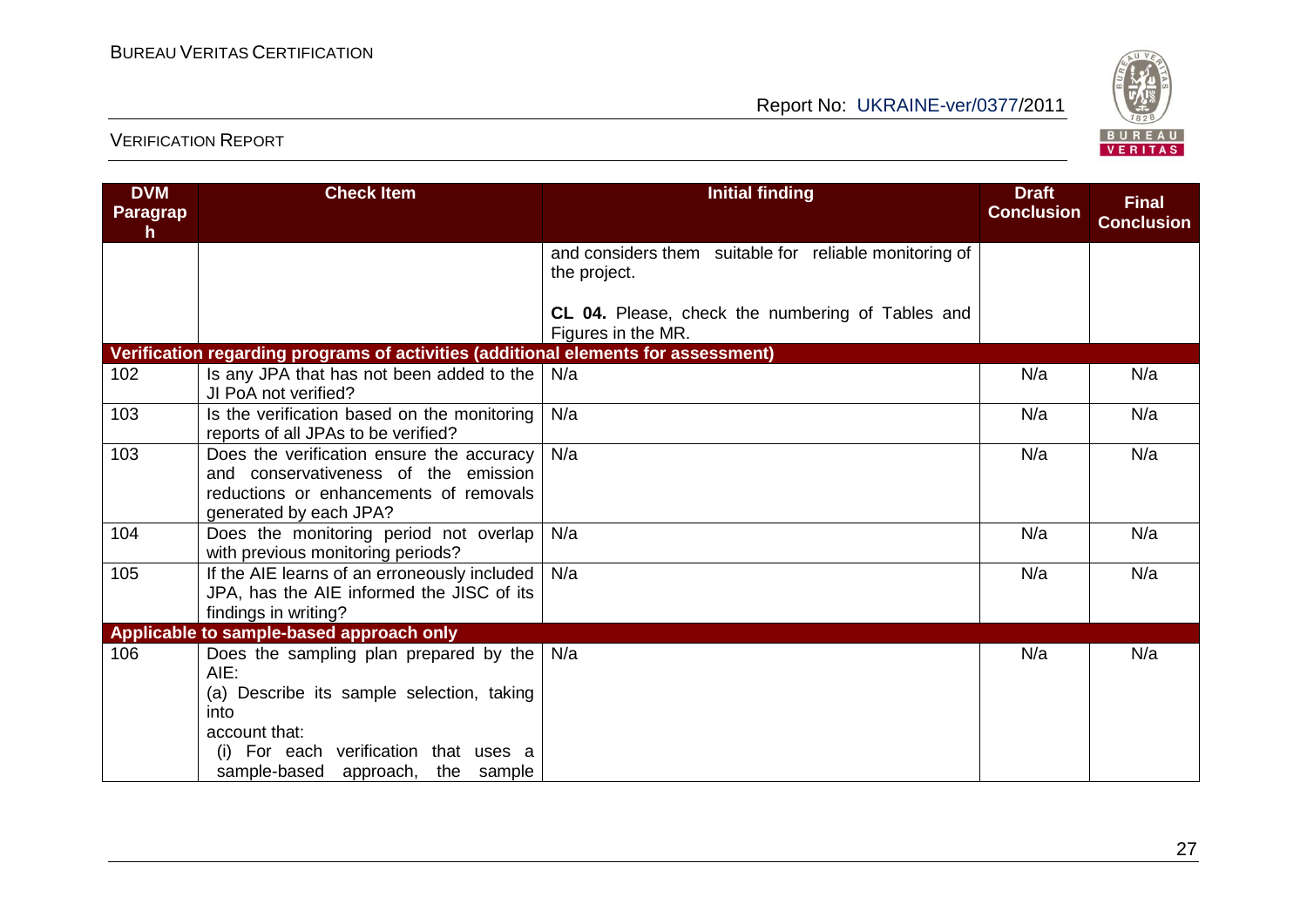

| <b>DVM</b><br><b>Paragrap</b><br>h | <b>Check Item</b>                                                                                                                                                                                                                                                                                                                                                                                                                                                                                                                                                                                                                                                                                                  | <b>Initial finding</b> | <b>Draft</b><br><b>Conclusion</b> | <b>Final</b><br><b>Conclusion</b> |
|------------------------------------|--------------------------------------------------------------------------------------------------------------------------------------------------------------------------------------------------------------------------------------------------------------------------------------------------------------------------------------------------------------------------------------------------------------------------------------------------------------------------------------------------------------------------------------------------------------------------------------------------------------------------------------------------------------------------------------------------------------------|------------------------|-----------------------------------|-----------------------------------|
|                                    | sufficiently<br>selection<br>shall<br>be<br>representative of the JPAs in the JI PoA<br>such extrapolation to all JPAs identified<br>for that verification is reasonable, taking<br>into account differences among the<br>characteristics of JPAs, such as:<br>- The types of JPAs;<br>- The complexity of the applicable<br>technologies and/or measures used;<br>- The geographical location of each<br>JPA:<br>- The amounts of expected emission<br>reductions of the JPAs being verified;<br>- The number of JPAs for which<br>emission reductions are being verified;<br>- The length of monitoring periods of<br>the JPAs being verified; and<br>- The samples selected for prior<br>verifications, if any? |                        |                                   |                                   |
| 107                                | Is the sampling plan ready for publication<br>through the secretariat along with the<br>verification<br>report<br>and<br>supporting<br>documentation?                                                                                                                                                                                                                                                                                                                                                                                                                                                                                                                                                              | N/a                    | N/a                               | N/a                               |
| 108                                | Has the AIE made site inspections of at<br>least the square root of the number of total<br>JPAs, rounded to the upper whole<br>number? If the AIE makes no site                                                                                                                                                                                                                                                                                                                                                                                                                                                                                                                                                    | N/a                    | N/a                               | N/a                               |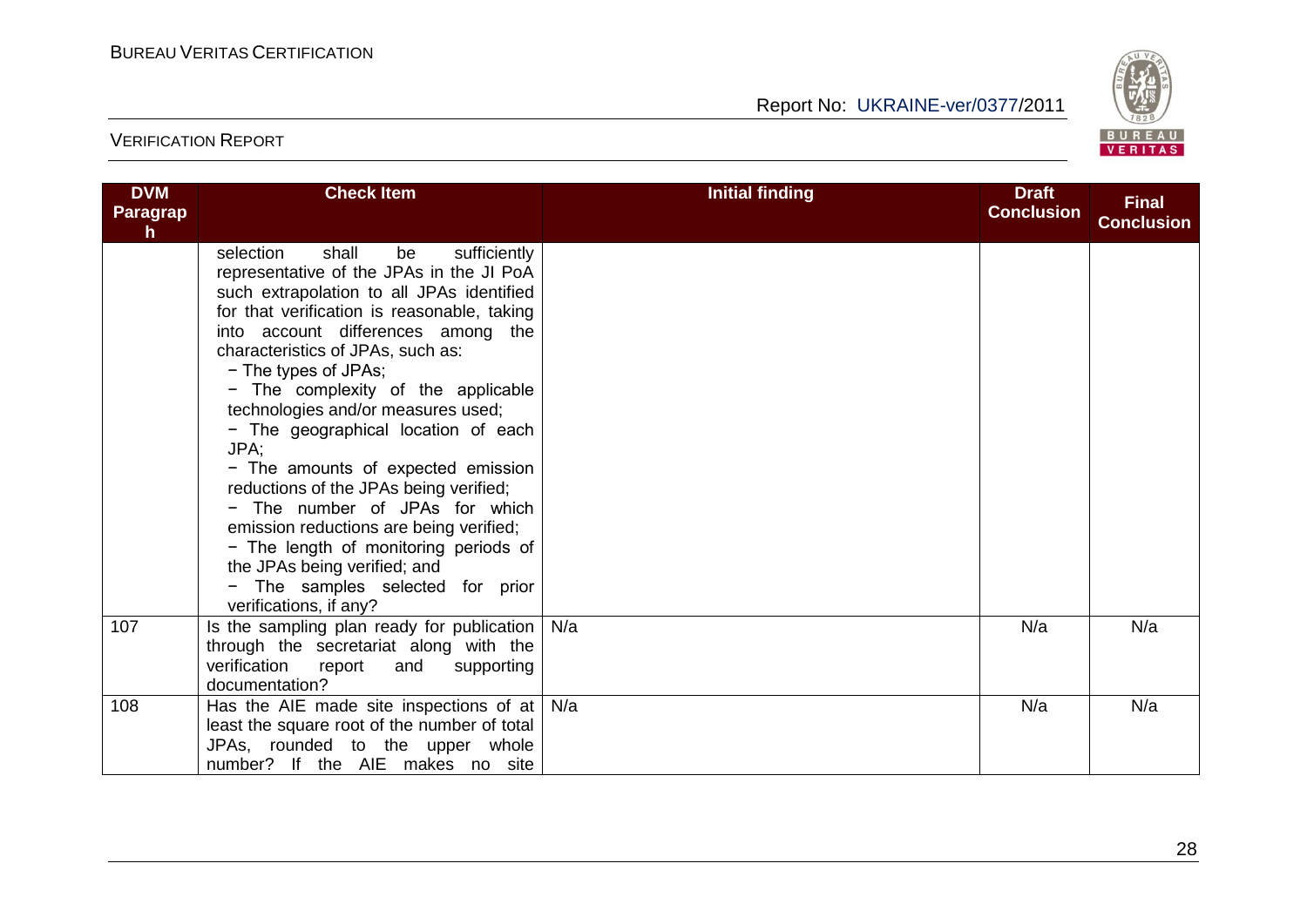

| <b>DVM</b><br>Paragrap<br>h. | <b>Check Item</b>                                                                                                                                                                                                   | <b>Initial finding</b> | <b>Draft</b><br><b>Conclusion</b> | <b>Final</b><br><b>Conclusion</b> |
|------------------------------|---------------------------------------------------------------------------------------------------------------------------------------------------------------------------------------------------------------------|------------------------|-----------------------------------|-----------------------------------|
|                              | inspections or fewer site inspections than<br>the square root of the number of total<br>JPAs, rounded to the upper whole number,<br>then does the AIE provide a reasonable<br>explanation and justification?        |                        |                                   |                                   |
| 109                          | Is the sampling plan available for<br>submission to the secretariat for the JISC.s<br>ex ante assessment? (Optional)                                                                                                | N/a                    | N/a                               | N/a                               |
| 110                          | If the AIE learns of a fraudulently included<br>JPA, a fraudulently monitored JPA or an<br>inflated number of emission reductions<br>claimed in a JI PoA, has the AIE informed<br>the JISC of the fraud in writing? | N/a                    | N/a                               | N/a                               |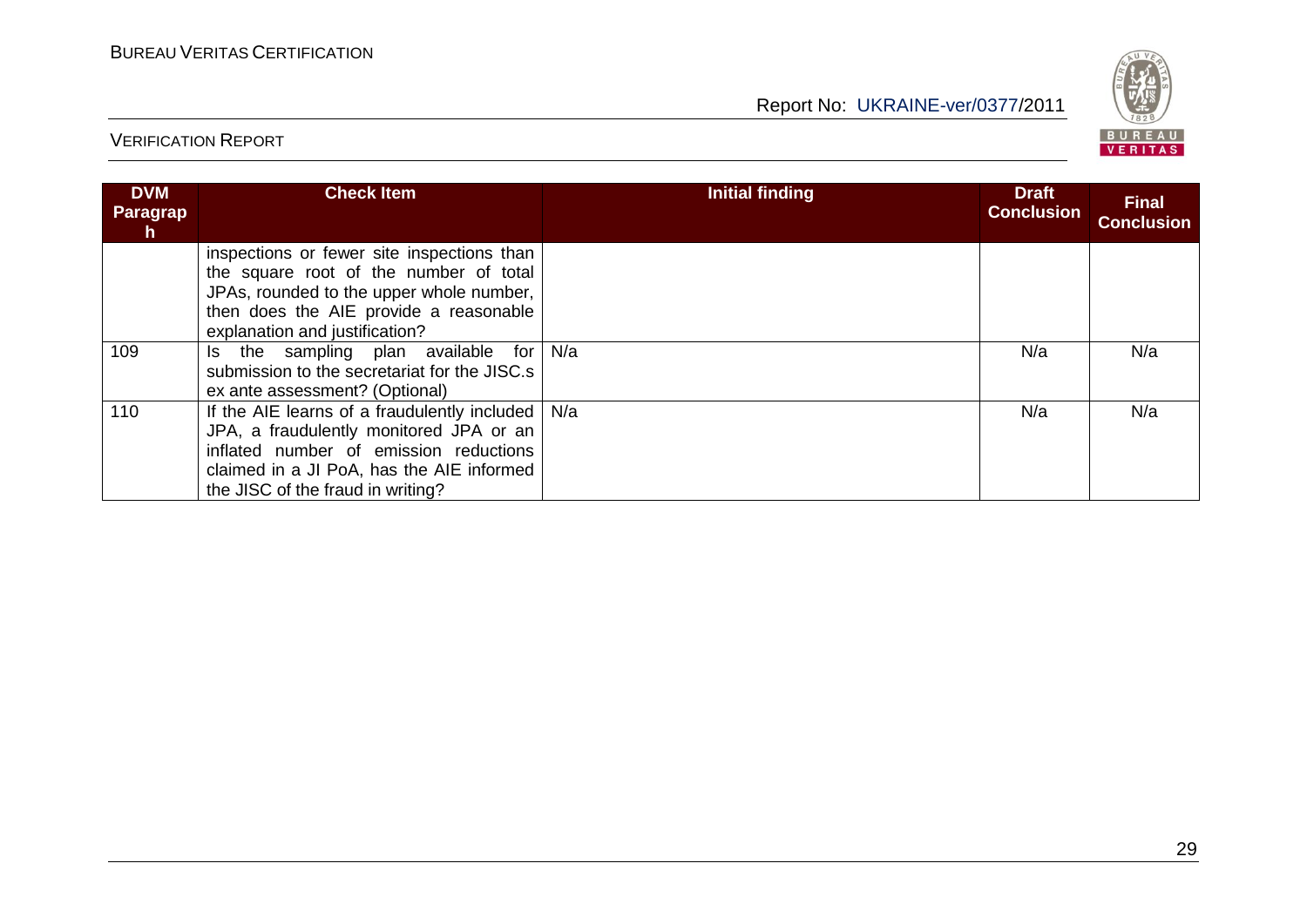

#### VERIFICATION REPORT

#### **TABLE 2 RESOLUTION OF CLARIFICATION AND CORRECTIVE ACTION REQUESTS**

| Draft report clarifications and<br>corrective<br>action requests by validation team                                                                                                                                                                            | Ref.<br>to<br>checklist<br>question<br>in table 1 | <b>Summary</b><br>participant<br>project<br><b>of</b><br>response                                                                                                                                                                                                                                                | <b>Verification team conclusion</b>                         |
|----------------------------------------------------------------------------------------------------------------------------------------------------------------------------------------------------------------------------------------------------------------|---------------------------------------------------|------------------------------------------------------------------------------------------------------------------------------------------------------------------------------------------------------------------------------------------------------------------------------------------------------------------|-------------------------------------------------------------|
| <b>CAR 01.</b> Please provide evidence that prove<br>number of the equipment pcs. replaced during the<br>monitoring period.                                                                                                                                    | 92                                                | Summary sheets of repairs of the gas<br>equipment of GDPs (CGDPs) with display<br>of quantity of repaired GDPs (CGDPs),<br>months of carrying out of repair work,<br>volumes of natural gas leaks before repair<br>and after repair from January 1, 20085 to<br>September 30, 2011<br>been<br>have<br>presented. | Evidence was provided, the issue<br>is closed.              |
| <b>CAR 02.</b> Please translate the name of the section<br>A.9 into English in the English version of the<br>Monitoring report.                                                                                                                                | 92                                                | See corrected Monitoring Report version<br>02.                                                                                                                                                                                                                                                                   | The issue is closed based<br>on<br>necessary changes made.  |
| <b>CAR 03.</b> Please indicate external data (emission<br>factors, IPCC data are not internal data of PP but<br>publicly available external data).                                                                                                             | 95(b)                                             | Corrections were made in the Monitoring<br>Report version 02.                                                                                                                                                                                                                                                    | The issue is closed based on<br>necessary changes made.     |
| <b>CAR 04.</b> Total value of emission reductions in<br>01/01/2008-30/09/2011 do not correspond to the<br>sum of annual values for this period. A mistake<br>was made in calculation of emission reductions<br>for 2011. Please, make appropriate corrections. | 95(d)                                             | Inconsistency between total and annual<br>values was corrected.                                                                                                                                                                                                                                                  | The issue is closed based on<br>necessary corrections made. |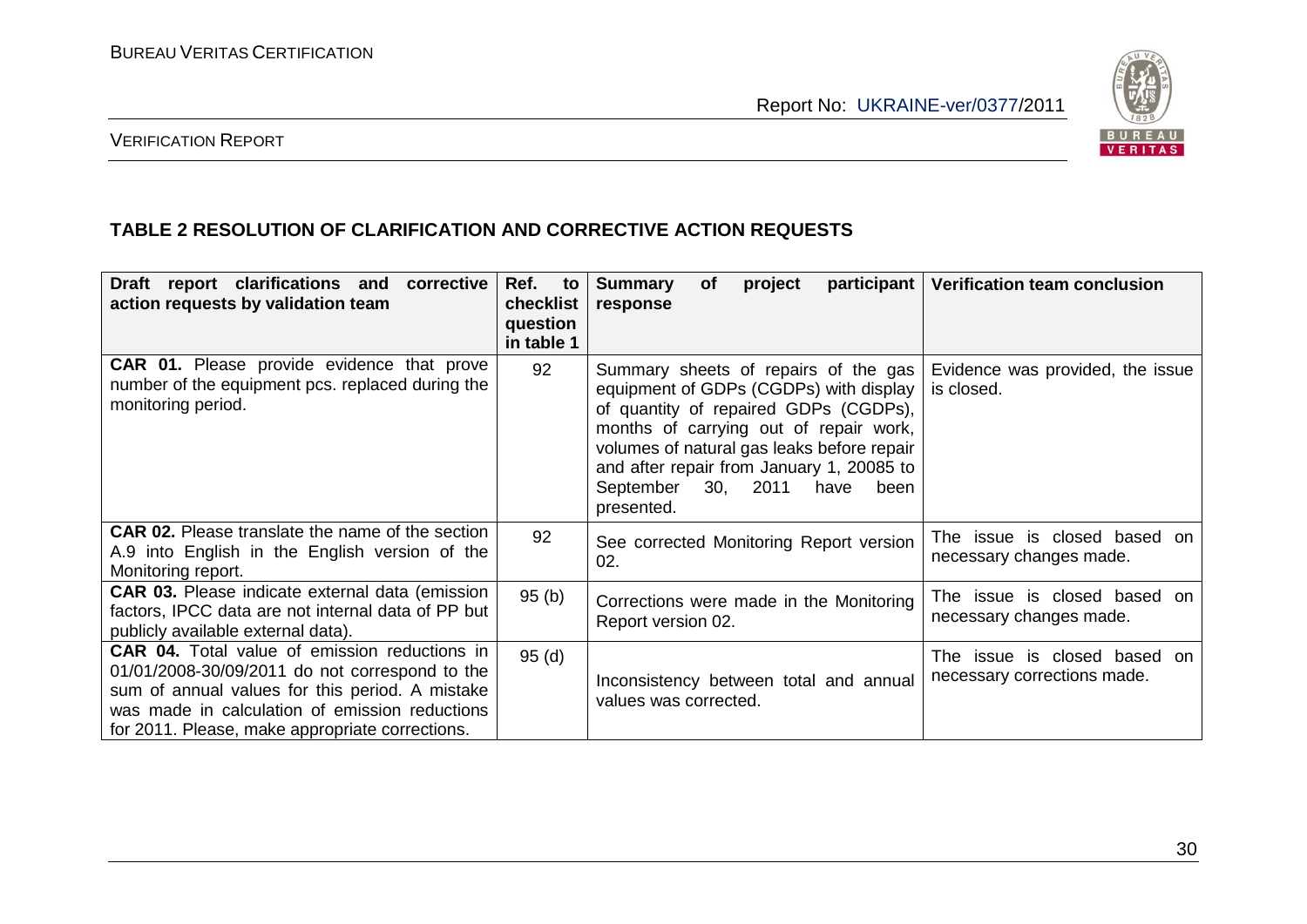VERIFICATION REPORT

Report No: UKRAINE-ver/0377/2011



| <b>CAR 05.</b> Please provide a clear explanation<br>regarding quality control and quality assurance<br>measures and the respective responsibilities as to<br>such measures. | 101(a) | Co-ordination of work of all departments<br>and services of PJSC "Vinnitsagaz" in<br>relation to implementation of the JI project<br>is carried out by the Working team<br>created by Order No. 143 of PJSC<br>"Vinnitsagaz"<br>management<br>dated<br>30/08/2006. The updated structure of the<br>Working team was approved by Order<br>Nº291 of acting chairman of the<br>management board dated 27/07/20.<br>Voytenko O.S. is the head of the Working<br>group and chief engineer of PJSC<br>"Vinnitsagaz".<br>He<br>manages<br>and<br>coordinates activity of all subdivisions,<br>determines the measures implementation<br>plan and the volume of necessary<br>resources. Glubokyi V.V. is responsible<br>for collection of all information envisaged<br>in the monitoring plan and making all<br>necessary calculations. Kachur K.V. is<br>responsible for storage and archiving of<br>all information obtained as a result of the<br>measurements and calculations. Dzimina<br>M.D. and Bachynskyi V.V. who are<br>responsible for conducting monitoring<br>measurements of leaks and repair<br>thereof, ensure that calibrated measuring<br>equipment and technical support are in<br>place. | The issue is closed based on<br>necessary changes made. |
|------------------------------------------------------------------------------------------------------------------------------------------------------------------------------|--------|-------------------------------------------------------------------------------------------------------------------------------------------------------------------------------------------------------------------------------------------------------------------------------------------------------------------------------------------------------------------------------------------------------------------------------------------------------------------------------------------------------------------------------------------------------------------------------------------------------------------------------------------------------------------------------------------------------------------------------------------------------------------------------------------------------------------------------------------------------------------------------------------------------------------------------------------------------------------------------------------------------------------------------------------------------------------------------------------------------------------------------------------------------------------------------------------------------|---------------------------------------------------------|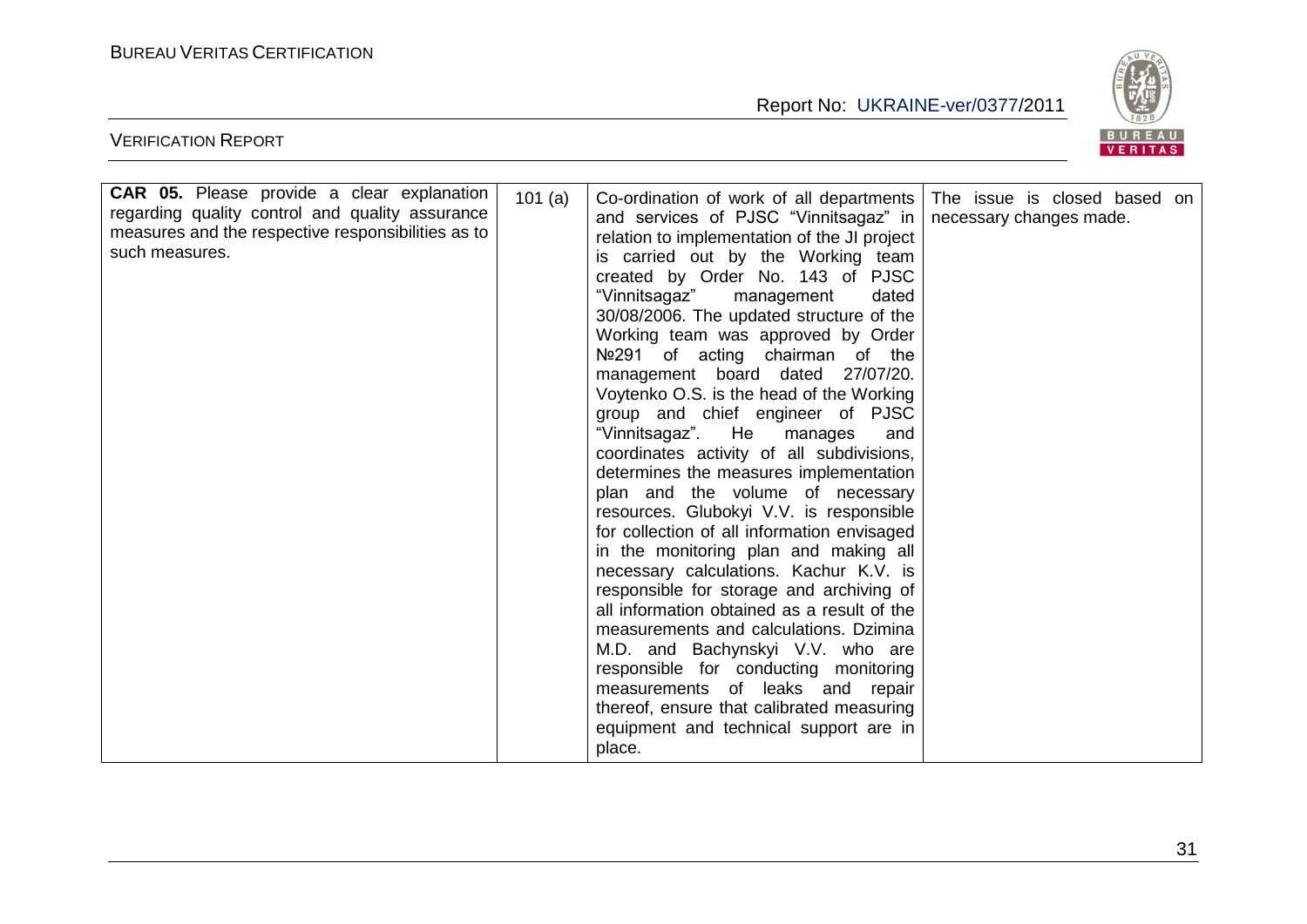

| <b>CAR 06.</b> Please provide information on the<br>frequency / periodicity of recording of monitoring<br>parameters.                                                                                            | 101(a) | Information about frequency of recording<br>of monitoring parameters was provided in<br>the MR version 02.                                                                                                                                                                                                                                                                                                                   | Information was verified, the issue<br>is closed.                             |
|------------------------------------------------------------------------------------------------------------------------------------------------------------------------------------------------------------------|--------|------------------------------------------------------------------------------------------------------------------------------------------------------------------------------------------------------------------------------------------------------------------------------------------------------------------------------------------------------------------------------------------------------------------------------|-------------------------------------------------------------------------------|
| <b>CAR 07.</b> Frequency of calibration of measuring<br>equipment was not specified in the MR. Please<br>provide information on the frequency of<br>calibration of all equipment used for project<br>monitoring. | 101(b) | The only device that requires calibration<br>procedure and is used in the methane<br>monitoring process is gas analyzer EX-<br>TEC®SR5. Inter-calibration interval is 1<br>year. After verification (calibration) a<br>certificate confirming the technical health<br>of the device is issued.                                                                                                                               | Clarifications are accepted, the<br>issue is closed.                          |
| <b>CAR 08.</b> Please provide a detailed description in<br>the MR by means of which device the monitoring<br>measurement of methane leaks was carried out.                                                       | 101(b) | To measure leakage volume of natural<br>gas the method based on the Calibrated<br>Bag Technology described in the<br>approved baseline methodology AM0023<br>"Leak reduction from natural gas pipeline<br>compressor or gate stations", version 3.0<br>was used. A special installation was<br>made on the basis of plastic container of<br>known volume $(0.11 \text{ m}^3)$ , package, plastic<br>hose and pressure gauge. | The issue is closed based on<br>information provided in the MR<br>version 02. |
| <b>CAR 09.</b> Please provide passports of the portable<br>gas analyzer EX-TEC®SR5, mercury glass<br>thermometer of TL4 type and manometer, which<br>are indicated in the MR.                                    | 101(b) | The passports of the equipment were<br>provided to the Verification team.                                                                                                                                                                                                                                                                                                                                                    | The documents were reviewed,<br>the issue is closed.                          |